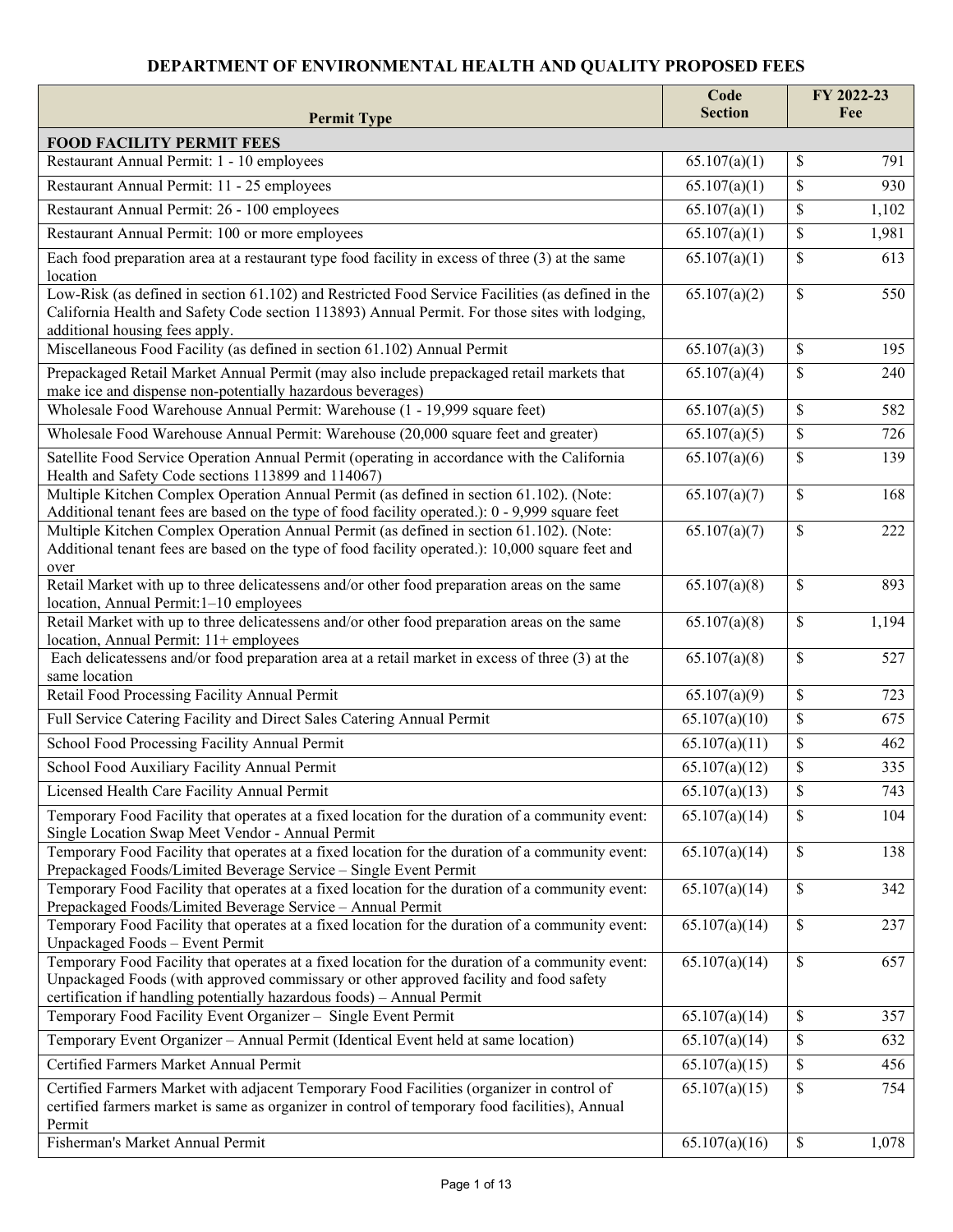|                                                                                                                                                                                           | Code<br><b>Section</b> | FY 2022-23<br>Fee |
|-------------------------------------------------------------------------------------------------------------------------------------------------------------------------------------------|------------------------|-------------------|
| <b>Permit Type</b><br>Food Demonstrator (portioning or sampling of food made and served at an approved permanent                                                                          | 65.107(a)(17)          | \$<br>138         |
| food facility) – Single Event Permit                                                                                                                                                      |                        |                   |
| Food Demonstrator (portioning or sampling of food made and served at an approved permanent                                                                                                | 65.107(a)(17)          | \$<br>342         |
| food facility - Annual Permit<br>Late application submittal or modification for all temporary food facilities and organizers of                                                           | 65.107(a)(18)          | \$<br>179         |
| community events, certified farmers markets, and food demonstrators. Supplemental fee paid in                                                                                             |                        |                   |
| addition to required fee if application submittal and/or any modifications are submitted less than                                                                                        |                        |                   |
| 14 days prior to the event. Modifications include, but are not limited to, correcting incomplete                                                                                          |                        |                   |
| applications, or changes to menu, participating vendors, warewashing facilities etc.                                                                                                      |                        |                   |
| Vending Machine or Prepackaged Food Facility Commissary                                                                                                                                   | 65.107(a)(19)          | \$<br>384         |
| Unpackaged Mobile Food or Food Preparation Commissary                                                                                                                                     | 65.107(a)(20)          | \$<br>452         |
| Mobile Food Facility or Mobile Support Unit (as defined in California Health & Safety Code                                                                                                | 65.107(a)(21)          | \$<br>237         |
| Section 113818) under the same ownership and operating out of the same facility:                                                                                                          |                        |                   |
| Packaged Lunch Truck (may include dispensing coffee made at an approved commissary)                                                                                                       |                        | \$                |
| Mobile Food Facility or Mobile Support Unit (as defined in California Health & Safety Code<br>Section 113818) under the same ownership and operating out of the same facility, Annual     | 65.107(a)(21)          | 249               |
| Permit:                                                                                                                                                                                   |                        |                   |
| Mobile Support Unit                                                                                                                                                                       |                        |                   |
| Mobile Food Facility or Mobile Support Unit (as defined in California Health & Safety Code                                                                                                | 65.107(a)(21)          | \$<br>214         |
| Section 113818) under the same ownership and operating out of the same facility, Annual                                                                                                   |                        |                   |
| Permit:                                                                                                                                                                                   |                        |                   |
| Carts and Vehicles: Prepackaged foods/ice cream/produce/tamale carts<br>Mobile Food Facility or Mobile Support Unit (as defined in California Health & Safety Code                        | 65.107(a)(21)          | \$<br>487         |
| Section 113818) under the same ownership and operating out of the same facility, Annual                                                                                                   |                        |                   |
| Permit:                                                                                                                                                                                   |                        |                   |
| Limited Food Preparation (one limited food preparation cart and one auxiliary unit)                                                                                                       |                        |                   |
| Mobile Food Facility or Mobile Support Unit (as defined in California Health & Safety Code                                                                                                | 65.107(a)(21)          | \$<br>589         |
| Section 113818) under the same ownership and operating out of the same facility, Annual                                                                                                   |                        |                   |
| Permit:<br>Single Operating Site Mobile Food Facility (as defined in California Health & Safety Code                                                                                      |                        |                   |
| Section 113831 (b) and 114306) with up to two limited food preparation carts out of no more                                                                                               |                        |                   |
| than four                                                                                                                                                                                 |                        |                   |
| Mobile Food Facility or Mobile Support Unit (as defined in California Health & Safety Code                                                                                                | 65.107(a)(21)          | \$<br>716         |
| Section 113818) under the same ownership and operating out of the same facility, Annual                                                                                                   |                        |                   |
| Permit:<br>Single Operating Site Mobile Food Facility (as defined in California Health & Safety Code                                                                                      |                        |                   |
| Section 113831 (b) and 114306) with three to four limited food preparation carts                                                                                                          |                        |                   |
| Mobile Food Facility or Mobile Support Unit (as defined in California Health & Safety Code                                                                                                | 65.107(a)(21)          | \$<br>720         |
| Section 113818) under the same ownership and operating out of the same facility, Annual                                                                                                   |                        |                   |
| Permit:                                                                                                                                                                                   |                        |                   |
| Mobile Food Facility with full food preparation                                                                                                                                           |                        |                   |
| Vending Machine dispensing milk, ice cream or milk products or other kinds of potentially<br>hazardous foods or beverages, or dispensing unbottled or uncanned liquid foods or beverages, | 65.107(a)(22)          | \$<br>158/hour    |
| except vending machines which dispense unwrapped non-potentially hazardous, non-liquid food                                                                                               |                        |                   |
| products, Annual Permit:                                                                                                                                                                  |                        |                   |
| Hourly rate as specified in subsection (m)(6). For every 10 units or any part thereof, $\frac{1}{2}$                                                                                      |                        |                   |
| hour will be assessed.                                                                                                                                                                    |                        |                   |
| <b>Boat Annual Permit</b>                                                                                                                                                                 | 65.107(a)(23)          | \$<br>365         |
| Cottage Food Operation Annual Permit: Class A - Initial Annual Registration with up to 10 food<br>label reviews                                                                           | 65.107(a)(24)          | \$<br>216         |
| Cottage Food Operation: Class A - Annual Registration Renewal                                                                                                                             | 65.107(a)(24)          | \$<br>87          |
| Cottage Food Operation: Class B - Initial Annual Permit with up to 10 food label reviews                                                                                                  | 65.107(a)(24)          | \$<br>491         |
| Cottage Food Operation: Class B - Annual Permit Renewal                                                                                                                                   | 65.107(a)(24)          | \$<br>339         |
| Cottage Food Operation: Class A or B - Additional Label Review (Minimum 1/2 hour)                                                                                                         | 65.107(a)(24)          | \$<br>158/hour    |
| Microenterprise Home Kitchen Operation: Initial Annual Permit                                                                                                                             | 65.107(a)(25)          | \$<br>632         |
| Microenterprise Home Kitchen Operation: Annual Permit Renewal                                                                                                                             | 65.107(a)(25)          | \$<br>316         |
|                                                                                                                                                                                           |                        |                   |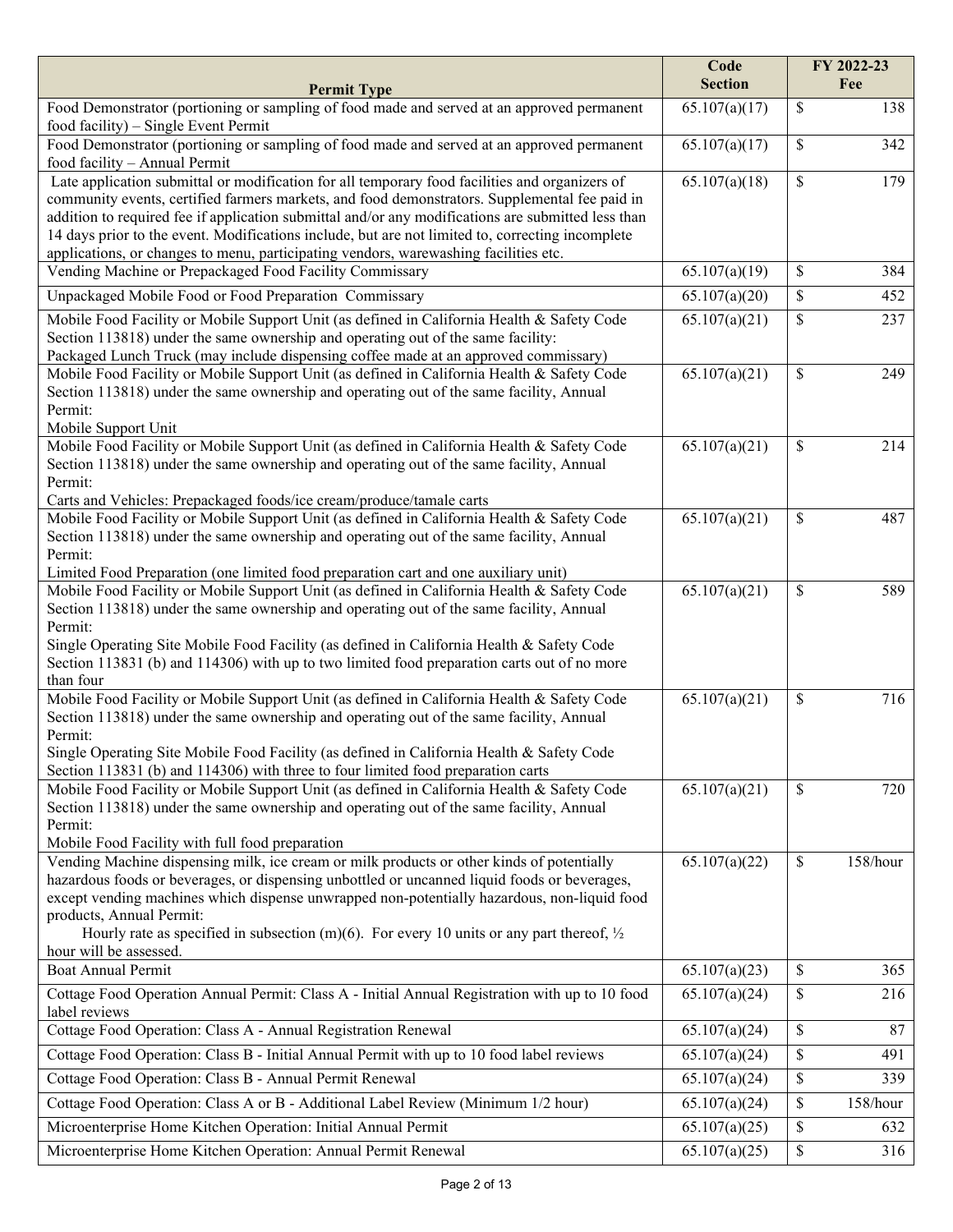| <b>Permit Type</b>                                                                                                                                                                                                                                                                                                                                                                                                                    | Code<br><b>Section</b> | FY 2022-23<br>Fee                   |
|---------------------------------------------------------------------------------------------------------------------------------------------------------------------------------------------------------------------------------------------------------------------------------------------------------------------------------------------------------------------------------------------------------------------------------------|------------------------|-------------------------------------|
| Microenterprise Home Kitchen Operation: Updated SOP Review (after annual permit has been                                                                                                                                                                                                                                                                                                                                              | 65.107(a)(25)          | \$<br>158/hour                      |
| issued)<br>Limited Service Charitable Feeding Operation (operating in accordance with Section 113819 and<br>114333 of the California Retail Food Code): Small Volume Annual Registration                                                                                                                                                                                                                                              | 65.107(a)(26)          | \$<br>336                           |
| Limited Service Charitable Feeding Operation (operating in accordance with Section 113819 and<br>114333 of the California Retail Food Code): Prepackaged Annual Registration                                                                                                                                                                                                                                                          | 65.107(a)(26)          | \$<br>336                           |
| <b>HOUSING PERMIT FEES</b>                                                                                                                                                                                                                                                                                                                                                                                                            |                        |                                     |
| Annual permit for Apartment House or Hotel base fee                                                                                                                                                                                                                                                                                                                                                                                   | 65.107(b)(1)           | \$<br>150                           |
| For every 10 units or any part thereof, in addition to the base fee                                                                                                                                                                                                                                                                                                                                                                   | 65.107(b)(2)           | \$<br>19                            |
| <b>PUBLIC POOL PERMIT FEES</b>                                                                                                                                                                                                                                                                                                                                                                                                        |                        |                                     |
| One (1) body of water                                                                                                                                                                                                                                                                                                                                                                                                                 | 65.107(c)(1)           | \$<br>374                           |
| Two (2) bodies of water                                                                                                                                                                                                                                                                                                                                                                                                               | 65.107(c)(2)           | \$<br>471                           |
| Three (3) bodies of water                                                                                                                                                                                                                                                                                                                                                                                                             | 65.107(c)(3)           | \$<br>694                           |
| Four (4) bodies of water                                                                                                                                                                                                                                                                                                                                                                                                              | 65.107(c)(4)           | \$<br>768                           |
| Five (5) bodies of water                                                                                                                                                                                                                                                                                                                                                                                                              | 65.107(c)(5)           | \$<br>845                           |
| Additional Fee for each body of water in excess of five (5)                                                                                                                                                                                                                                                                                                                                                                           | 65.107(c)(6)           | \$<br>150                           |
| Dormant body of water                                                                                                                                                                                                                                                                                                                                                                                                                 | 65.107(c)(7)           | \$<br>132                           |
| Activity Pool/Spray Grounds/Interactive Features (per feature/ pool)                                                                                                                                                                                                                                                                                                                                                                  | 65.107(c)(8)           | \$<br>525                           |
| DEPARTMENT ENFORCEMENT/INVESTIGATION FEES                                                                                                                                                                                                                                                                                                                                                                                             |                        |                                     |
| Fee for reopen, regrade, or reinspection of a facility or an unscheduled investigation of any<br>facility (per hour fee): Hourly rate as specified in subsection $(m)(6)$ or $(m)(7)$ .                                                                                                                                                                                                                                               | 65.107(d)(1)           | 158/hour OR<br>\$<br>\$<br>188/hour |
| Administrative office hearing: Four times the Hourly rate: Hourly rate as specified in subsection<br>$(m)(6)$ .                                                                                                                                                                                                                                                                                                                       | 65.107(d)(2)           | \$<br>632                           |
| Suspension or revocation hearing: six times the Hourly rate as specified in subsection $(m)(6)$ .                                                                                                                                                                                                                                                                                                                                     | 65.107(d)(3)           | \$<br>948                           |
| Sherman Act food investigation, with a confirmed violation: Hourly rate as specified in<br>subsection $(m)(6)$ .                                                                                                                                                                                                                                                                                                                      | 65.107(d)(4)           | \$<br>158/hour                      |
| Foodborne illness and/or recall investigation for activities without a current food facility permit<br>issued by the County of San Diego DEH: Hourly rate as specified in subsection (m)(6).                                                                                                                                                                                                                                          | 65.107(d)(5)           | \$<br>158/hour                      |
| Penalty fee for operating a retail food facility without the required health permit: See Section<br>$65.103(b)$ .                                                                                                                                                                                                                                                                                                                     | 65.107(d)(6)           | 300% of permit<br>fee               |
| The Department's cost to investigate a complaint of non-compliance at any facility or operation<br>required by this Title to obtain a health permit, and the Department's costs to verify return to<br>compliance not otherwise recovered through a reinspection fee, if but only if the complaint is<br>substantially validated: payable and invoiced to the facility operator: Hourly rate as specified in<br>subsection $(m)(6)$ . | 65.107(d)(7)           | \$<br>158/hour                      |
| <b>PLAN CHECK FEES</b>                                                                                                                                                                                                                                                                                                                                                                                                                |                        |                                     |
| Pool Plan Review: One (1) body of water                                                                                                                                                                                                                                                                                                                                                                                               | 65.107(e)(1)(a)        | \$<br>1,729                         |
| Pool Plan Review: Each body of water in excess of one (1)                                                                                                                                                                                                                                                                                                                                                                             | 65.107(e)(1)(b)        | \$<br>664                           |
| Pool Plan Review: Supplemental Fee for special purpose pools and perimeter overflow system<br>pools (includes activities pools, spray grounds, pools $> 3,000$ square feet, and interactive water<br>features)                                                                                                                                                                                                                        | 65.107(e)(1)(c)        | \$<br>1,398                         |
| Pool Plan Review: Minor Remodel of one (1) Body of water                                                                                                                                                                                                                                                                                                                                                                              | 65.107(e)(1)(d)        | \$<br>379                           |
| Pool Plan Review: Additional fee for a Minor Remodel if each body of water over one (1), (If<br>with concurrent inspections for all bodies of water)                                                                                                                                                                                                                                                                                  | 65.107(e)(1)(e)        | \$<br>177                           |
| Pool Plan Review: Renovation for each one (1) body of water                                                                                                                                                                                                                                                                                                                                                                           | 65.107(e)(1)(f)        | \$<br>620                           |
| Pool Plan Review: Major Remodel for each one (1) body of water                                                                                                                                                                                                                                                                                                                                                                        | 65.107(e)(1)(g)        | \$<br>1,153                         |
| Pool Plan Review: Additional fee for each construction inspection of a body of water that is not<br>conducted concurrently with another Body of Water on the same project: Hourly rate as<br>specified in subsection $(m)(6)$ .                                                                                                                                                                                                       | 65.107(e)(1)(h)        | \$<br>158/hour                      |
| Pool Plan Review: Plan check review and related consultations, when construction was initiated<br>prior to the approval of plans by both the Department and the local agency with authority over<br>building plans: Hourly rate as specified in subsection $(m)(6)$ .                                                                                                                                                                 | 65.107(e)(1)(i)        | \$<br>158/hour                      |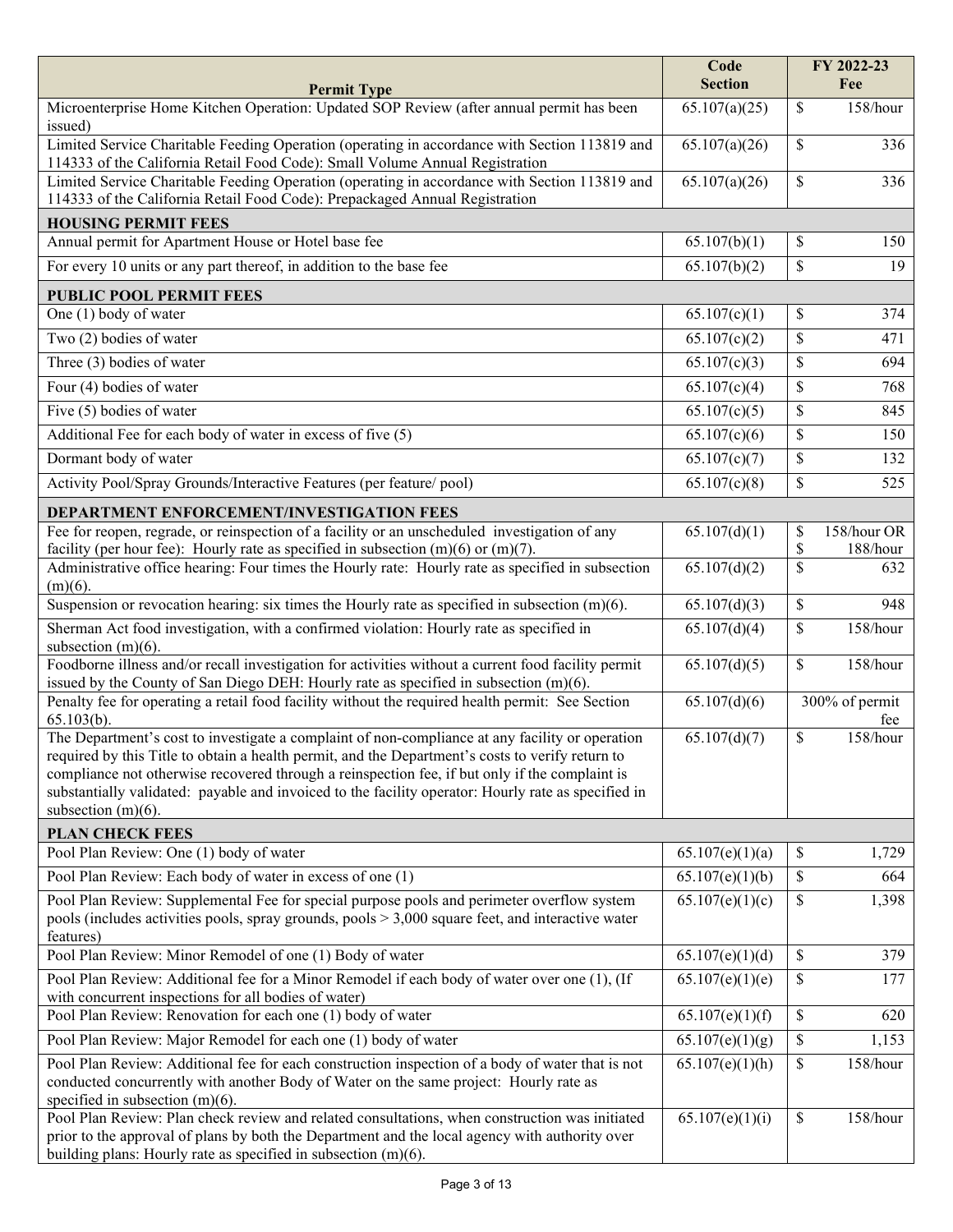| <b>Permit Type</b>                                                                                                                                               | Code<br><b>Section</b>    | FY 2022-23<br>Fee    |
|------------------------------------------------------------------------------------------------------------------------------------------------------------------|---------------------------|----------------------|
| Food Facility Plan Review: 0 - 1,999 Square Feet (Open Food Facility, up to three preparation                                                                    | 65.107(e)(2)(a)           | 1,388<br>\$          |
| areas)                                                                                                                                                           |                           |                      |
| Food Facility Plan Review: 2,000 - 5,999 Square Feet (Open Food Facility, up to three                                                                            | 65.107(e)(2)(b)           | 1,756<br>\$          |
| preparation areas)                                                                                                                                               |                           |                      |
| Food Facility Plan Review: 6,000 - 9,999 Square Feet (Open Food Facility, up to three<br>preparation areas)                                                      | 65.107(e)(2)(c)           | 2,901<br>\$          |
| Food Facility Plan Review: 10,000 Square Feet and over (Open Food Facility, one preparation                                                                      | 65.107(e)(2)(d)           | \$<br>3,146          |
| area)                                                                                                                                                            |                           |                      |
| Food Facility Plan Review: Each additional food preparation area after three sites for 0 - 9,999<br>square feet, and after one for 10,000 square feet or greater | 65.107(e)(2)(e)           | \$<br>618            |
| Pre-Packaged Food or Wholesale Food Warehouse Plan Review:                                                                                                       | 65.107(e)(3)(a)           | \$<br>714            |
| $0 - 7,999$ square feet                                                                                                                                          |                           |                      |
| Pre-Packaged Food or Wholesale Food Warehouse Plan Review:                                                                                                       | 65.107(e)(3)(b)           | \$<br>863            |
| 8,000 square feet and over                                                                                                                                       |                           |                      |
| Multiple Kitchen Complex Plan Review                                                                                                                             | 65.107(e)(4)              | \$<br>1,241          |
| Food Facility Minor Remodel Plan Review                                                                                                                          | 65.107(e)(5)              | \$<br>589            |
| Mobile Food Facility Plan Check/Mobile Food Support Unit                                                                                                         | 65.107(e)(6)              | \$<br>489            |
| Food Facility Plan Revision as provided for in Section 61.106                                                                                                    | 65.107(e)(7)              | \$<br>373            |
| Pool Facility Major Remodel Plan Revision, and Body of Water as Built Plan as provided for in<br>Section 67.302.5                                                | 65.107(e)(8)              | \$<br>391            |
| Restamping, Body of Water Minor Remodel Plan Revision, Body of Water Renovation Plan                                                                             | $\overline{65.107(e)(9)}$ | \$<br>178            |
| Revision, or Approval of Non-Health Regulated Building Plans as required by other                                                                                |                           |                      |
| governmental agencies                                                                                                                                            |                           |                      |
| Miscellaneous Facilities Plan Review:                                                                                                                            | 65.107(e)(10)(a)          | \$<br>540            |
| Body Art Plan Review as regulated under 66.305 (Body Art Facility)<br>Miscellaneous Facilities Plan Review:                                                      |                           |                      |
| Massage Plan Review as regulated under 66.513 (Massage Establishment)                                                                                            | 65.107(e)(10)(b)          | \$<br>509            |
| Miscellaneous Facilities Plan Review:                                                                                                                            | 65.107(e)(10)(c)          | \$<br>433            |
| Other Miscellaneous Facilities as regulated under Section 66.606 (Bathhouses) or for other                                                                       |                           |                      |
| miscellaneous establishments where a plan review is required.                                                                                                    |                           |                      |
| Expedited Plan Review: Two times the plan check fee                                                                                                              | 65.107(e)(11)             | 2x Plan Check<br>Fee |
| Expedited Plan Check Inspection: $1\frac{1}{2}$ times the hourly rate specified in subsection (m)(6),<br>minimum two hours.                                      | 65.107(e)(12)             | \$<br>237/hour       |
| Food Plan Check Office Consultation                                                                                                                              | 65.107(e)(13)             | \$<br>162            |
| Food Plan Check Field Consultation                                                                                                                               | 65.107(e)(14)             | \$<br>353            |
| Pool Plan Check Office Consultation                                                                                                                              | 65.107(e)(15)             | \$<br>174            |
| Pool Plan Check Field Consultation                                                                                                                               | 65.107(e)(16)             | \$<br>348            |
| Body Art Plan Check Office Consultation                                                                                                                          | 65.107(e)(17)             | \$<br>175            |
|                                                                                                                                                                  |                           |                      |
| Body Art Plan Check Field Consultation                                                                                                                           | 65.107(e)(18)             | \$<br>350            |
| Massage Plan Check Office Consultation                                                                                                                           | 65.107(e)(19)             | \$<br>175            |
| Massage Plan Check Field Consultation                                                                                                                            | 65.107(e)(20)             | \$<br>350            |
| Investigation of work without a permit. Whenever a food facility or pool is built, modified or                                                                   | 65.107(e)(21)             | \$<br>316            |
| remodeled without first submitting an application for the required permit/plan review, a special                                                                 |                           |                      |
| investigation shall be made before a permit may be issued for such work. The fee for this<br>investigation will be in addition to the permit fee.                |                           |                      |
|                                                                                                                                                                  |                           |                      |
| <b>MISCELLANEOUS PROGRAM FEES</b>                                                                                                                                |                           |                      |
| Massage Establishment Annual Permit                                                                                                                              | 65.107(f)(1)              | \$<br>224            |
| Body Art Facility Annual Permit                                                                                                                                  | 65.107(f)(2)              | \$<br>406            |
| Body Art Practitioners Annual Registration                                                                                                                       | 65.107(f)(2)              | \$<br>149            |
| Body Art Temporary Event Sponsor                                                                                                                                 | 65.107(f)(2)              | \$<br>704            |
| Body Art Temporary Event Booth                                                                                                                                   | 65.107(f)(2)              | \$<br>81             |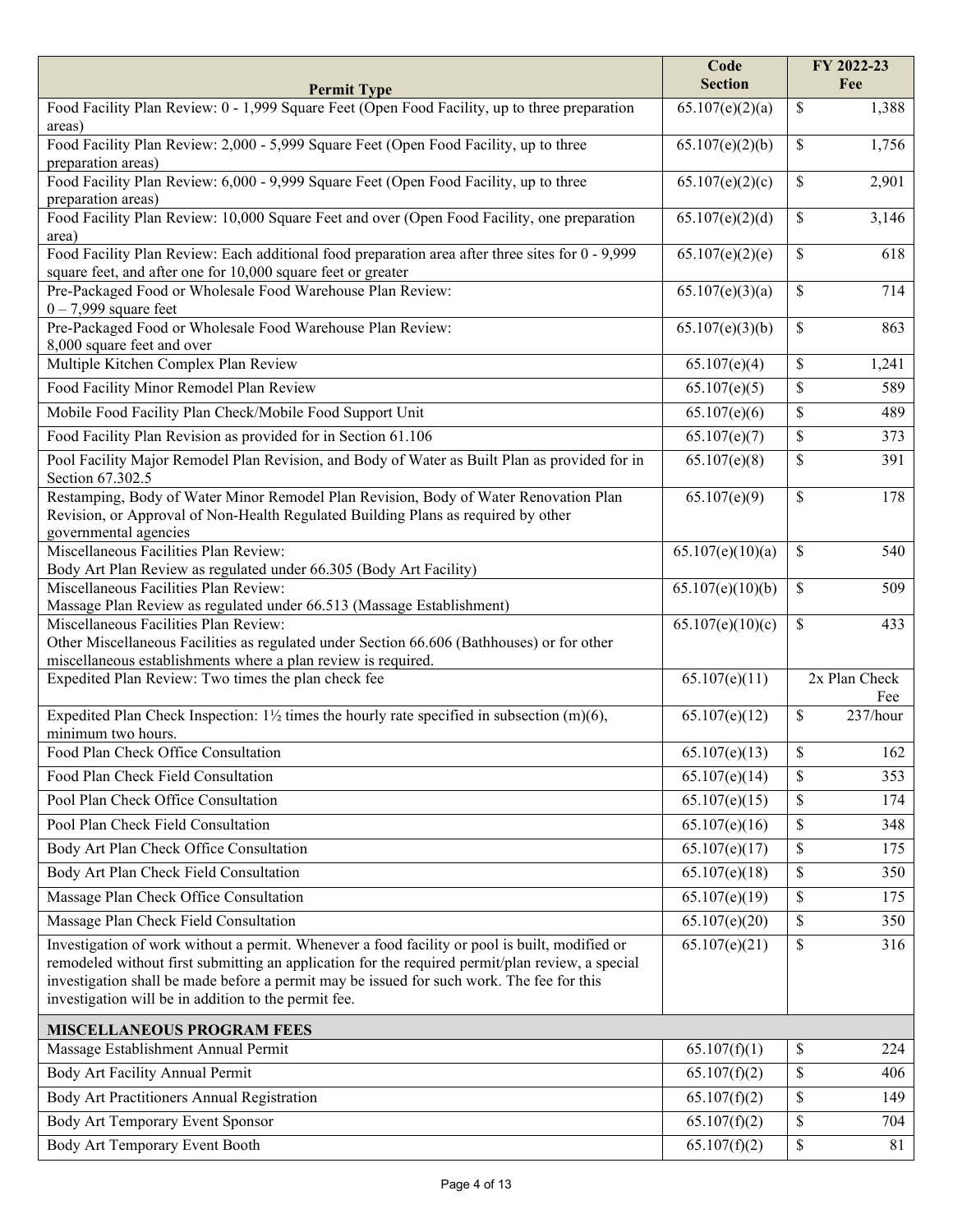|                                                                                                                                                | Code<br><b>Section</b>    | FY 2022-23<br>Fee                  |
|------------------------------------------------------------------------------------------------------------------------------------------------|---------------------------|------------------------------------|
| <b>Permit Type</b><br>Body Art Temporary Event Late or Modified Application Fee (Supplemental fee paid in                                      | 65.107(f)(2)              | \$<br>237                          |
| addition to required fee if application submittal is less than 14 days prior to the event and/or if                                            |                           |                                    |
| any modifications are made to the submitted application less than 14 days prior to the event.)                                                 |                           |                                    |
| Body Art Reinspection Fee (assessed if repeated noncompliance makes reinspection necessary):<br>Hourly rate as specified in $(m)(6)$           | 65.107(f)(2)              | \$<br>158/hour                     |
| Notification fee for single-use-needle mechanical ear-piercing only facilities                                                                 | 65.107(f)(2)              | \$<br>45                           |
| Organized Camps: Seasonal                                                                                                                      | 65.107(f)(3)              | \$<br>771                          |
| Organized Camps: Year Round                                                                                                                    | 65.107(f)(3)              | \$<br>1,366                        |
| Public Bath House                                                                                                                              | 65.107(f)(4)              | \$<br>1,003                        |
| Food Handler per Section 61.102: Education Certificate Food Handler (each certificate)                                                         | 65.107(f)(5)              | \$<br>3                            |
| Food Handler per Section 61.102: Food Handler Training Booklets                                                                                | $\overline{65.107(f)(5)}$ | \$<br>0.40                         |
|                                                                                                                                                |                           |                                    |
| Food Handler per Section 61.102: Food Manager Training Packet                                                                                  | 65.107(f)(5)              | \$<br>2                            |
| Services to food handler training providers: hourly rates as stated in subsection $(m)(5)$ and $(m)(6)$<br>of this section, for time expended. | 65.107(f)(6)              | \$<br>83/hour OR<br>\$<br>158/hour |
| Hazard Analysis Critical Control Point (HACCP) Plan Review (in accordance with the                                                             | 65.107(f)(7)              | \$<br>158/hour                     |
| California Health and Safety Code section 11419): Hourly rate as specified in subsection (m)(6).                                               |                           |                                    |
| <b>LAND USE FEES</b>                                                                                                                           |                           |                                    |
| Recycled Water Plan Check Fees, as provided for in Section 67.521(d): Hourly rate as specified                                                 | 65.107(g)(1)              | 158/hour<br>\$                     |
| in subsection $(m)(6)$ .                                                                                                                       |                           |                                    |
| Recycled Water Shut Down Test, as provided for in Section 67.523: Hourly rate as specified in<br>subsection $(m)(6)$ .                         | 65.107(g)(2)              | \$<br>158/hour                     |
| Well Permit Application, as provided for in Section 67.441.B: Domestic Well                                                                    | 65.107(g)(3)              | \$<br>792                          |
| Well Permit Application, as provided for in Section 67.441.B: Public Water Supply Well                                                         | 65.107(g)(3)              | \$<br>1,543                        |
| Well Permit Application, as provided for in Section 67.441.B: Well Destruction                                                                 | 65.107(g)(3)              | \$<br>776                          |
|                                                                                                                                                |                           |                                    |
| Well Permit Application, as provided for in Section 67.411.B: Inactive Well Declaration                                                        | 65.107(g)(3)              | \$<br>593                          |
| Well Permit Application, as provided for in Section 67.441.B: Well Water Permit Time<br>Extension                                              | 65.107(g)(3)              | \$<br>68                           |
| Collected Water Sample from Private Well                                                                                                       | 65.107(g)(4)              | \$<br>543                          |
| Layouts/Percolation Test, as provided for in Section 68.361: New Construction                                                                  | 65.107(g)(5)              | \$<br>1,266                        |
| Layouts/Percolation Test, as provided for in Section 68.361: Additions/Pool                                                                    | 65.107(g)(5)              | \$<br>1,137                        |
| Layouts/Percolation Test, as provided for in Section 68.361: Layout/Percolation Test Time<br>Extension                                         | 65.107(g)(5)              | \$<br>704                          |
| Layouts/Percolation Test, as provided for in Section 68.361: Layout over the counter, no field                                                 | 65.107(g)(5)              | \$<br>149                          |
| investigation                                                                                                                                  |                           |                                    |
| Onsite Wastewater System permit, as provided for in Section 68.326:<br>Conventional Onsite Wastewater System Inspection                        | 65.107(g)(6)              | \$<br>566                          |
| Onsite Wastewater System permit, as provided for in Section 68.326:                                                                            | 65.107(g)(6)              | \$<br>268                          |
| Conventional Onsite Wastewater System Re-Inspection<br>Onsite Wastewater System permit, as provided for in Section 68.326:                     | 65.107(g)(6)              | \$<br>540                          |
| Conventional Onsite Wastewater System Repair Inspection                                                                                        |                           |                                    |
| Onsite Wastewater System permit, as provided for in Section 68.326:                                                                            | 65.107(g)(6)              | \$<br>1,131                        |
| Treated Onsite Wastewater System Installation Inspection                                                                                       |                           |                                    |
| Onsite Wastewater System permit, as provided for in Section 68.326:                                                                            | 65.107(g)(6)              | \$<br>1,161                        |
| Treated Onsite Wastewater System Major Repair Inspection<br>Onsite Wastewater System permit, as provided for in Section 68.326:                | 65.107(g)(6)              | \$<br>383                          |
| Treated Onsite Wastewater System Annual Operating Permit                                                                                       |                           |                                    |
| Onsite Wastewater System permit, as provided for in Section 68.326:<br>Onsite Wastewater System Enforcement Fee (Minimum two hours)            | 65.107(g)(6)              | \$<br>158/hour                     |
| Lot Line Adjustment/Certificate of Compliance/Conditional Certificate of Compliance, up to                                                     | 65.107(g)(7)              | \$<br>1,125                        |
| four lots as provided for in Sections 81.901 et seq./81.1103/81.1104, field investigation needed                                               |                           |                                    |
| Lot Line Adjustment/Certificate of Compliance/Conditional Certificate of Compliance over the                                                   | 65.107(g)(8)              | \$<br>269                          |
| counter, no field investigation                                                                                                                |                           |                                    |
| Graywater System Permits: Plan Review - with field check, as provided for in Section 68.361                                                    | 65.107(g)(9)              | \$<br>532                          |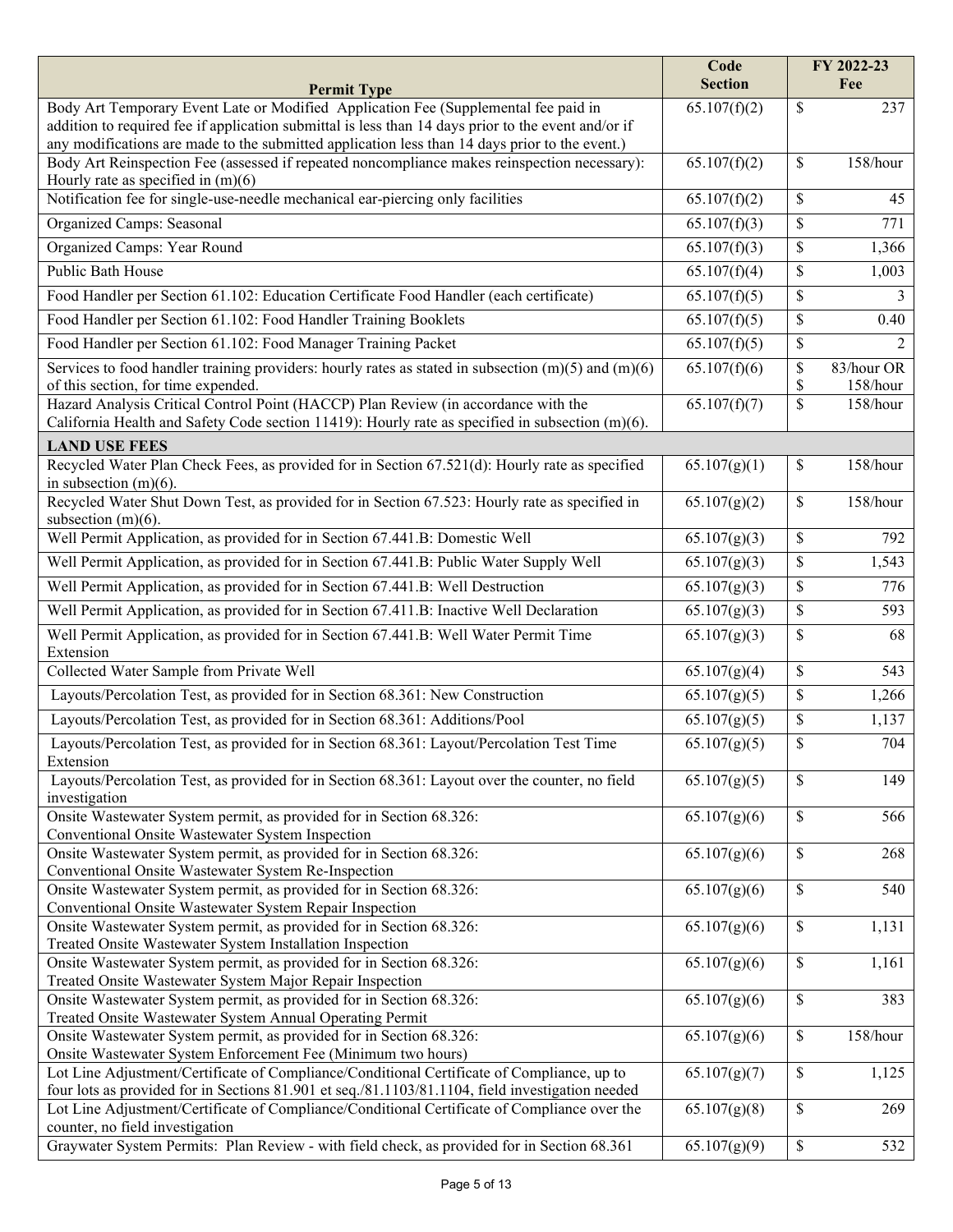|                                                                                                                                                                                                                                                                                                                                                                     | Code<br><b>Section</b>    | FY 2022-23<br>Fee                  |
|---------------------------------------------------------------------------------------------------------------------------------------------------------------------------------------------------------------------------------------------------------------------------------------------------------------------------------------------------------------------|---------------------------|------------------------------------|
| <b>Permit Type</b><br>Graywater System Permits: Installation Inspections, as provided for in Section 68.361                                                                                                                                                                                                                                                         | $\overline{65.107(g)(9)}$ | \$<br>453                          |
| Graywater System Permits: Re-Inspection fee, as provided for in Section 68.361                                                                                                                                                                                                                                                                                      | $\overline{65.107(g)(9)}$ | \$<br>231                          |
| Complaint response. Department costs to investigate a complaint and to verify return to<br>compliance not otherwise recovered through a reinspection fee, if but only if the complaint is<br>substantially validated: Hourly rate as specified in subsection (m)(6).                                                                                                | 65.107(g)(10)             | \$<br>158/hour                     |
| Sewage Pumper Examination Fee, as provided for in Section 68.602                                                                                                                                                                                                                                                                                                    | 65.107(g)(11)             | \$<br>100                          |
| Sewage Pumper Base Permit Fee, as provided for in Section 68.604(a)                                                                                                                                                                                                                                                                                                 | 65.107(g)(12)             | \$<br>193                          |
| Sewage Pumping Vehicle Permit, as provided for in Section 68.604(b)                                                                                                                                                                                                                                                                                                 | 65.107(g)(13)             | \$<br>143                          |
| Sewage Pumping Vehicle complaint response. Department costs to investigate a complaint of<br>non-compliance by a sewage pumping vehicle, and Department costs to verify return to<br>compliance not otherwise recovered through a reinspection fee, if but only if the complaint is<br>substantially validated: Hourly rate as specified in subsection (m)(6).      | 65.107(g)(14)             | \$<br>158/hour                     |
| Grading Plan, Major, as provided for in Section 87.204                                                                                                                                                                                                                                                                                                              | 65.107(g)(15)             | \$<br>450                          |
| Deposit for a Special Projects Application review as provided for in Section 68.361. (Initial<br>deposit, additional funds may be required for full cost recovery)                                                                                                                                                                                                  | 65.107(g)(16)             | \$<br>1,235                        |
| Deposit for a Tentative Map as provided for in Section 81.201 et seq. (Initial deposit, additional<br>funds may be required for full cost recovery)                                                                                                                                                                                                                 | 65.107(g)(17)             | \$<br>3,195                        |
| Deposit for Tentative Parcel Map on septic or sewer as provided for in Section 81.201 et seq.<br>(Initial deposit, additional funds may be required for full cost recovery)                                                                                                                                                                                         | 65.107(g)(18)             | \$<br>1,698                        |
| Deposit for Major Use Permits, Standard Application review (Initial deposit, additional funds<br>may be required for full cost recovery)                                                                                                                                                                                                                            | 65.107(g)(19)             | \$<br>1,445                        |
| Major Use Permit Modification/Minor Deviation as provided for in Section 68.361.                                                                                                                                                                                                                                                                                    | 65.107(g)(20)             | \$<br>790                          |
| Discretionary Project Review as provided for in Section 68.361                                                                                                                                                                                                                                                                                                      | 65.107(g)(21)             | \$<br>660                          |
| Administrative Permit Standard Application as provided for in Section 68.361.                                                                                                                                                                                                                                                                                       | 65.107(g)(22)             | \$<br>840                          |
| Major Project Pre-application Conference as provided for in Section 68.361.                                                                                                                                                                                                                                                                                         | 65.107(g)(23)             | \$<br>846                          |
| Pre-application Conference as provided for in Section 68.361.                                                                                                                                                                                                                                                                                                       | 65.107(g)(24)             | \$<br>288                          |
| Site Plan Application as provided for in Section 68.361.                                                                                                                                                                                                                                                                                                            | 65.107(g)(25)             | \$<br>618                          |
| <b>MONITORING WELLS FEES</b>                                                                                                                                                                                                                                                                                                                                        |                           |                                    |
| Monitoring Wells/Soil Boring (permits): Initial Soil Boring                                                                                                                                                                                                                                                                                                         | 65.107(h)(1)              | \$<br>312                          |
| Monitoring Wells/Soil Boring (permits): Each Additional Soil Boring at a single site                                                                                                                                                                                                                                                                                | 65.107(h)(1)              | \$<br>101                          |
| Monitoring Wells (Ground Water/Vadose Wells/Cathodic Protection Wells): Initial Monitoring<br>Well                                                                                                                                                                                                                                                                  | 65.107(h)(2)              | \$<br>578                          |
| Monitoring Wells (Ground Water/Vadose Wells/Cathodic Protection Wells): Each Additional<br>Monitoring Well at a single site                                                                                                                                                                                                                                         | 65.107(h)(2)              | \$<br>375                          |
| Monitoring Well Destruction: Initial Monitoring Well Destruction                                                                                                                                                                                                                                                                                                    | 65.107(h)(3)              | \$<br>285                          |
| Monitoring Well Destruction: Each Additional Monitoring Well Destruction at a single site                                                                                                                                                                                                                                                                           | 65.107(h)(3)              | \$<br>170                          |
| Monitoring Well Re-inspection Fee (per site)                                                                                                                                                                                                                                                                                                                        | 65.107(h)(4)              | \$<br>482                          |
| <b>Extension of Permit</b>                                                                                                                                                                                                                                                                                                                                          | 65.107(h)(5)              | \$<br>68                           |
| Soil Vapor Survey (per site)                                                                                                                                                                                                                                                                                                                                        | 65.107(h)(6)              | \$<br>1,041                        |
| Investigative Fee. For work done without a permit for which a permit is required or work done<br>that is not in compliance with an approved permit: 100% of the permit cost.                                                                                                                                                                                        | 65.107(h)(7)              | 100% of permit<br>cost             |
| Miscellaneous Monitoring Well Program Fee. Includes the processing of refunds and other<br>Monitoring Well Program activities where no fee is specifically indicated. Charge is at the<br>hourly rate as specified in subsections $(m)(5)$ and $(m)(6)$ .                                                                                                           | 65.107(h)(8)              | \$<br>83/hour OR<br>\$<br>158/hour |
| Deposit for a preliminary risk assessment where no fee is specifically indicated. (Includes<br>oversight and investigation of contaminated ground water/soil and other technical assistance):<br>Minimum charge, twenty hours at the hourly rate as specified in subsection $(m)(8)$ . Initial<br>deposit, additional funds may be required for full cost recovery. | 65.107(h)(9)              | \$<br>4,540                        |
| <b>SMALL WATER SYSTEM FEES</b>                                                                                                                                                                                                                                                                                                                                      |                           |                                    |
| Small Water System Change of Ownership/Permit Amendment/ Plan Review Fee, as provided<br>for in California Health and Safety Code, Sections 101325 and 116340. Hourly rate as specified<br>in subsection $(m)(6)$ .                                                                                                                                                 | 65.107(i)(1)              | \$<br>158/hour                     |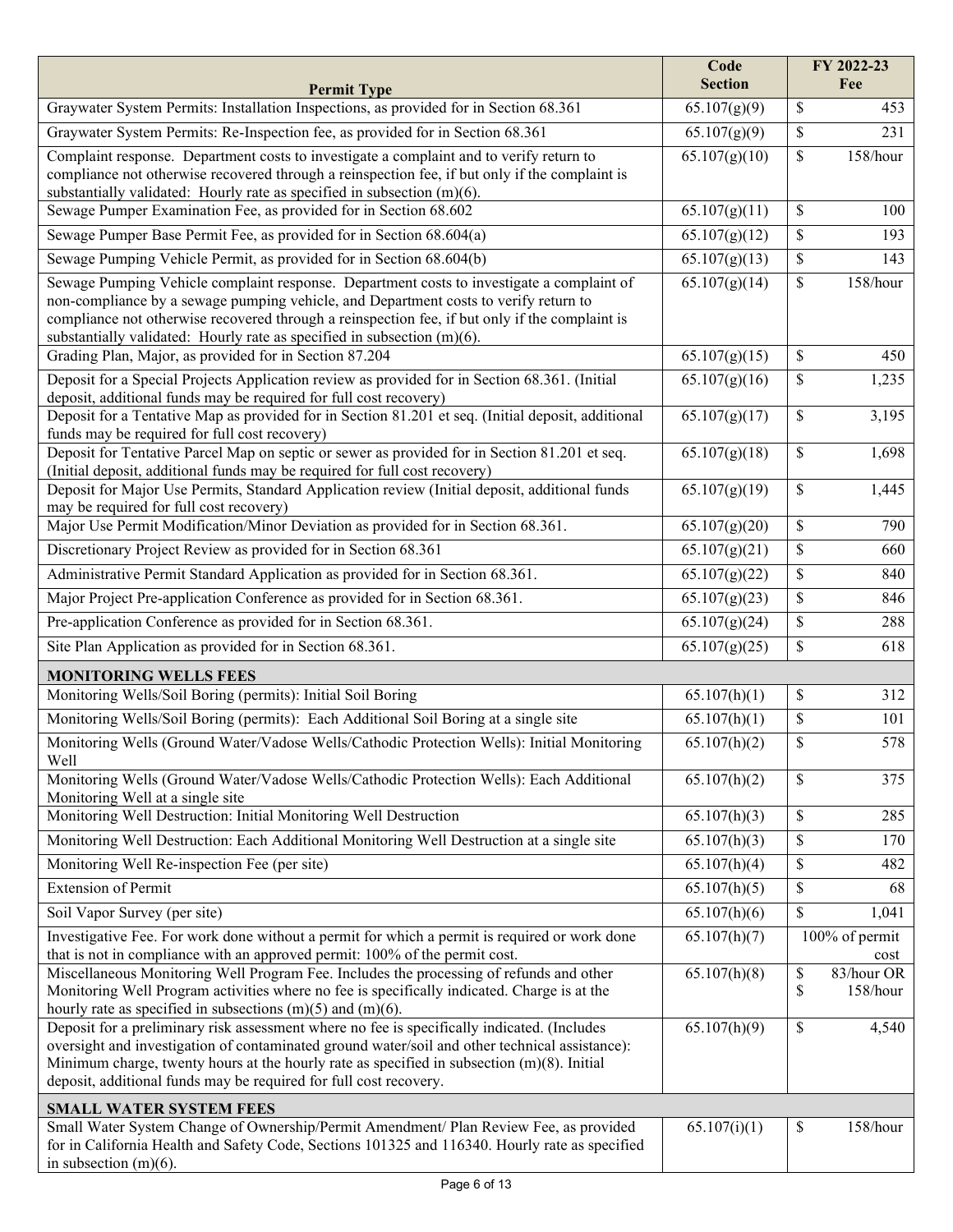| State Small Water System: Annual Drinking Water Operating Permit Fee, as provided in<br>65.107(i)(2)<br>\$<br>1,443<br>California Health and Safety Code, Sections 101325, 116340. State Small Water System<br>65.107(i)(3)(a)<br>Enforcement fee, as provided for in California Health and Safety Code, Section 116577:<br>\$<br>158/hour<br>Charged using the hourly rate specified in subsection $(m)(6)$ , for any of the following:<br>Preparing, issuing, and monitoring compliance with, an order or a citation.<br>Enforcement fee, as provided for in California Health and Safety Code, Section 116577:<br>65.107(i)(3)(b)<br>\$<br>158/hour<br>Charged using the hourly rate specified in subsection $(m)(6)$ , for any of the following:<br>Preparing and issuing public notification.<br>Enforcement fee, as provided for in California Health and Safety Code, Section 116577:<br>65.107(i)(3)(c)<br>\$<br>158/hour<br>Charged using the hourly rate specified in subsection $(m)(6)$ , for any of the following:<br>Conducting a hearing pursuant to Section 116625.<br><b>SOLID WASTE FEES</b><br>66,415<br>Municipal Solid Waste Landfills (active):<br>65.107(j)(1)<br>\$<br>Large - Permitted to receive more than 500 tons per day<br>Municipal Solid Waste Landfills (active):<br>65.107(j)(1)<br>\$<br>27,964<br>Small - Permitted to receive 500 tons or less per day<br>Transfer/Processing Facilities and Operations:<br>65.107(j)(2)(a)<br>\$<br>27,964<br>Extra Major Large - Sites that require twelve inspections per year<br>Large Volume Transfer/Processing Facility (permitted to receive/process more than 3,000 tons<br>per day)<br>Transfer/Processing Facilities and Operations:<br>\$<br>16,971<br>65.107(j)(2)(b)<br>Major Large - Sites that require twelve inspections per year<br>Large Volume Transfer/Process Facility (permitted to receive/process more than 1,000 tons per<br>day)<br>Transfer/Processing Facilities and Operations:<br>65.107(j)(2)(c)<br>\$<br>12,636<br>Minor Large - Sites that require twelve inspections per year<br>Large Volume Transfer/Process Facility (permitted to receive/process more than 100 and up to<br>1,000 tons per day)<br>Inert Debris Processing Facility (more than 1,500 tons per day)<br>Transfer/Processing Facilities and Operations:<br>65.107(j)(2)(d)<br>\$<br>8,284<br>Medium - Sites that require twelve inspections per year<br>Medium Volume Transfer/Processing Facility (permitted to receive/process equal to or more<br>than 15 tons (or 60 cubic yards, whichever is greater) but less than 100 tons per day).<br>Medium Volume CDI Debris Processing Facility<br>Medium Volume C&D Wood Debris Chipping and Grinding Facility<br>Inert Debris Processing Facility<br>Large Volume C&D Wood Debris Chipping and Grinding Facility<br>Transfer/Processing Facilities and Operations:<br>3,496<br>65.107(j)(2)(e)<br>\$<br>Limited/Small - Sites that require two inspections per year<br>Limited Volume Transfer/Processing Operation (less than 15 tons or 60 cubic yards (whichever<br>is greater).<br>Small Volume CDI Debris Processing Operation<br>Small Volume C&D Wood Debris Chipping and Grinding Operation<br>Inert Debris Type A Only Processing Operation<br>Transfer/Processing Facilities and Operations:<br>65.107(j)(2)(f)<br>\$<br>1,835<br>Limited/Small - Sites that require two inspections per year<br>Limited Volume Transfer/Processing Operation (less than 15 tons or 60 cubic yards (whichever<br>is greater)<br>Transfer/Processing Facilities and Operations:<br>65.107(j)(2)(g)<br>\$<br>805<br>Sealed Container Transfer Operations - Sites that require one inspection per year<br>Operation where solid wastes remain at all times within unopened containers on-site and are not<br>stored for more than 96 hours<br>Transfer/Processing Facilities and Operations:<br>65.107(j)(2)(h)<br>\$<br>805<br>Recycling Center - Sites that require one inspection per year<br>CDI Recycling Center<br>Inert Debris Recycling Center<br>Large Volume CDI Waste Disposal Facility - Sites that require twelve inspections per year<br>\$<br>12,636<br>65.107(j)(3) |                                                                                        | Code                      |             | FY 2022-23 |
|------------------------------------------------------------------------------------------------------------------------------------------------------------------------------------------------------------------------------------------------------------------------------------------------------------------------------------------------------------------------------------------------------------------------------------------------------------------------------------------------------------------------------------------------------------------------------------------------------------------------------------------------------------------------------------------------------------------------------------------------------------------------------------------------------------------------------------------------------------------------------------------------------------------------------------------------------------------------------------------------------------------------------------------------------------------------------------------------------------------------------------------------------------------------------------------------------------------------------------------------------------------------------------------------------------------------------------------------------------------------------------------------------------------------------------------------------------------------------------------------------------------------------------------------------------------------------------------------------------------------------------------------------------------------------------------------------------------------------------------------------------------------------------------------------------------------------------------------------------------------------------------------------------------------------------------------------------------------------------------------------------------------------------------------------------------------------------------------------------------------------------------------------------------------------------------------------------------------------------------------------------------------------------------------------------------------------------------------------------------------------------------------------------------------------------------------------------------------------------------------------------------------------------------------------------------------------------------------------------------------------------------------------------------------------------------------------------------------------------------------------------------------------------------------------------------------------------------------------------------------------------------------------------------------------------------------------------------------------------------------------------------------------------------------------------------------------------------------------------------------------------------------------------------------------------------------------------------------------------------------------------------------------------------------------------------------------------------------------------------------------------------------------------------------------------------------------------------------------------------------------------------------------------------------------------------------------------------------------------------------------------------------------------------------------------------------------------------------------------------------------------------------------------------------------------------------------------------------------------------------------------------------------------------------------------------------------------------------------------------------------------------------------------------------------------------------------------------------------------------------------------------------------------------------------------------------------|----------------------------------------------------------------------------------------|---------------------------|-------------|------------|
|                                                                                                                                                                                                                                                                                                                                                                                                                                                                                                                                                                                                                                                                                                                                                                                                                                                                                                                                                                                                                                                                                                                                                                                                                                                                                                                                                                                                                                                                                                                                                                                                                                                                                                                                                                                                                                                                                                                                                                                                                                                                                                                                                                                                                                                                                                                                                                                                                                                                                                                                                                                                                                                                                                                                                                                                                                                                                                                                                                                                                                                                                                                                                                                                                                                                                                                                                                                                                                                                                                                                                                                                                                                                                                                                                                                                                                                                                                                                                                                                                                                                                                                                                                                                      | <b>Permit Type</b>                                                                     | <b>Section</b>            |             | Fee        |
|                                                                                                                                                                                                                                                                                                                                                                                                                                                                                                                                                                                                                                                                                                                                                                                                                                                                                                                                                                                                                                                                                                                                                                                                                                                                                                                                                                                                                                                                                                                                                                                                                                                                                                                                                                                                                                                                                                                                                                                                                                                                                                                                                                                                                                                                                                                                                                                                                                                                                                                                                                                                                                                                                                                                                                                                                                                                                                                                                                                                                                                                                                                                                                                                                                                                                                                                                                                                                                                                                                                                                                                                                                                                                                                                                                                                                                                                                                                                                                                                                                                                                                                                                                                                      |                                                                                        |                           |             |            |
|                                                                                                                                                                                                                                                                                                                                                                                                                                                                                                                                                                                                                                                                                                                                                                                                                                                                                                                                                                                                                                                                                                                                                                                                                                                                                                                                                                                                                                                                                                                                                                                                                                                                                                                                                                                                                                                                                                                                                                                                                                                                                                                                                                                                                                                                                                                                                                                                                                                                                                                                                                                                                                                                                                                                                                                                                                                                                                                                                                                                                                                                                                                                                                                                                                                                                                                                                                                                                                                                                                                                                                                                                                                                                                                                                                                                                                                                                                                                                                                                                                                                                                                                                                                                      |                                                                                        |                           |             |            |
|                                                                                                                                                                                                                                                                                                                                                                                                                                                                                                                                                                                                                                                                                                                                                                                                                                                                                                                                                                                                                                                                                                                                                                                                                                                                                                                                                                                                                                                                                                                                                                                                                                                                                                                                                                                                                                                                                                                                                                                                                                                                                                                                                                                                                                                                                                                                                                                                                                                                                                                                                                                                                                                                                                                                                                                                                                                                                                                                                                                                                                                                                                                                                                                                                                                                                                                                                                                                                                                                                                                                                                                                                                                                                                                                                                                                                                                                                                                                                                                                                                                                                                                                                                                                      |                                                                                        |                           |             |            |
|                                                                                                                                                                                                                                                                                                                                                                                                                                                                                                                                                                                                                                                                                                                                                                                                                                                                                                                                                                                                                                                                                                                                                                                                                                                                                                                                                                                                                                                                                                                                                                                                                                                                                                                                                                                                                                                                                                                                                                                                                                                                                                                                                                                                                                                                                                                                                                                                                                                                                                                                                                                                                                                                                                                                                                                                                                                                                                                                                                                                                                                                                                                                                                                                                                                                                                                                                                                                                                                                                                                                                                                                                                                                                                                                                                                                                                                                                                                                                                                                                                                                                                                                                                                                      |                                                                                        |                           |             |            |
|                                                                                                                                                                                                                                                                                                                                                                                                                                                                                                                                                                                                                                                                                                                                                                                                                                                                                                                                                                                                                                                                                                                                                                                                                                                                                                                                                                                                                                                                                                                                                                                                                                                                                                                                                                                                                                                                                                                                                                                                                                                                                                                                                                                                                                                                                                                                                                                                                                                                                                                                                                                                                                                                                                                                                                                                                                                                                                                                                                                                                                                                                                                                                                                                                                                                                                                                                                                                                                                                                                                                                                                                                                                                                                                                                                                                                                                                                                                                                                                                                                                                                                                                                                                                      |                                                                                        |                           |             |            |
|                                                                                                                                                                                                                                                                                                                                                                                                                                                                                                                                                                                                                                                                                                                                                                                                                                                                                                                                                                                                                                                                                                                                                                                                                                                                                                                                                                                                                                                                                                                                                                                                                                                                                                                                                                                                                                                                                                                                                                                                                                                                                                                                                                                                                                                                                                                                                                                                                                                                                                                                                                                                                                                                                                                                                                                                                                                                                                                                                                                                                                                                                                                                                                                                                                                                                                                                                                                                                                                                                                                                                                                                                                                                                                                                                                                                                                                                                                                                                                                                                                                                                                                                                                                                      |                                                                                        |                           |             |            |
|                                                                                                                                                                                                                                                                                                                                                                                                                                                                                                                                                                                                                                                                                                                                                                                                                                                                                                                                                                                                                                                                                                                                                                                                                                                                                                                                                                                                                                                                                                                                                                                                                                                                                                                                                                                                                                                                                                                                                                                                                                                                                                                                                                                                                                                                                                                                                                                                                                                                                                                                                                                                                                                                                                                                                                                                                                                                                                                                                                                                                                                                                                                                                                                                                                                                                                                                                                                                                                                                                                                                                                                                                                                                                                                                                                                                                                                                                                                                                                                                                                                                                                                                                                                                      |                                                                                        |                           |             |            |
|                                                                                                                                                                                                                                                                                                                                                                                                                                                                                                                                                                                                                                                                                                                                                                                                                                                                                                                                                                                                                                                                                                                                                                                                                                                                                                                                                                                                                                                                                                                                                                                                                                                                                                                                                                                                                                                                                                                                                                                                                                                                                                                                                                                                                                                                                                                                                                                                                                                                                                                                                                                                                                                                                                                                                                                                                                                                                                                                                                                                                                                                                                                                                                                                                                                                                                                                                                                                                                                                                                                                                                                                                                                                                                                                                                                                                                                                                                                                                                                                                                                                                                                                                                                                      |                                                                                        |                           |             |            |
|                                                                                                                                                                                                                                                                                                                                                                                                                                                                                                                                                                                                                                                                                                                                                                                                                                                                                                                                                                                                                                                                                                                                                                                                                                                                                                                                                                                                                                                                                                                                                                                                                                                                                                                                                                                                                                                                                                                                                                                                                                                                                                                                                                                                                                                                                                                                                                                                                                                                                                                                                                                                                                                                                                                                                                                                                                                                                                                                                                                                                                                                                                                                                                                                                                                                                                                                                                                                                                                                                                                                                                                                                                                                                                                                                                                                                                                                                                                                                                                                                                                                                                                                                                                                      |                                                                                        |                           |             |            |
|                                                                                                                                                                                                                                                                                                                                                                                                                                                                                                                                                                                                                                                                                                                                                                                                                                                                                                                                                                                                                                                                                                                                                                                                                                                                                                                                                                                                                                                                                                                                                                                                                                                                                                                                                                                                                                                                                                                                                                                                                                                                                                                                                                                                                                                                                                                                                                                                                                                                                                                                                                                                                                                                                                                                                                                                                                                                                                                                                                                                                                                                                                                                                                                                                                                                                                                                                                                                                                                                                                                                                                                                                                                                                                                                                                                                                                                                                                                                                                                                                                                                                                                                                                                                      |                                                                                        |                           |             |            |
|                                                                                                                                                                                                                                                                                                                                                                                                                                                                                                                                                                                                                                                                                                                                                                                                                                                                                                                                                                                                                                                                                                                                                                                                                                                                                                                                                                                                                                                                                                                                                                                                                                                                                                                                                                                                                                                                                                                                                                                                                                                                                                                                                                                                                                                                                                                                                                                                                                                                                                                                                                                                                                                                                                                                                                                                                                                                                                                                                                                                                                                                                                                                                                                                                                                                                                                                                                                                                                                                                                                                                                                                                                                                                                                                                                                                                                                                                                                                                                                                                                                                                                                                                                                                      |                                                                                        |                           |             |            |
|                                                                                                                                                                                                                                                                                                                                                                                                                                                                                                                                                                                                                                                                                                                                                                                                                                                                                                                                                                                                                                                                                                                                                                                                                                                                                                                                                                                                                                                                                                                                                                                                                                                                                                                                                                                                                                                                                                                                                                                                                                                                                                                                                                                                                                                                                                                                                                                                                                                                                                                                                                                                                                                                                                                                                                                                                                                                                                                                                                                                                                                                                                                                                                                                                                                                                                                                                                                                                                                                                                                                                                                                                                                                                                                                                                                                                                                                                                                                                                                                                                                                                                                                                                                                      |                                                                                        |                           |             |            |
|                                                                                                                                                                                                                                                                                                                                                                                                                                                                                                                                                                                                                                                                                                                                                                                                                                                                                                                                                                                                                                                                                                                                                                                                                                                                                                                                                                                                                                                                                                                                                                                                                                                                                                                                                                                                                                                                                                                                                                                                                                                                                                                                                                                                                                                                                                                                                                                                                                                                                                                                                                                                                                                                                                                                                                                                                                                                                                                                                                                                                                                                                                                                                                                                                                                                                                                                                                                                                                                                                                                                                                                                                                                                                                                                                                                                                                                                                                                                                                                                                                                                                                                                                                                                      |                                                                                        |                           |             |            |
|                                                                                                                                                                                                                                                                                                                                                                                                                                                                                                                                                                                                                                                                                                                                                                                                                                                                                                                                                                                                                                                                                                                                                                                                                                                                                                                                                                                                                                                                                                                                                                                                                                                                                                                                                                                                                                                                                                                                                                                                                                                                                                                                                                                                                                                                                                                                                                                                                                                                                                                                                                                                                                                                                                                                                                                                                                                                                                                                                                                                                                                                                                                                                                                                                                                                                                                                                                                                                                                                                                                                                                                                                                                                                                                                                                                                                                                                                                                                                                                                                                                                                                                                                                                                      |                                                                                        |                           |             |            |
|                                                                                                                                                                                                                                                                                                                                                                                                                                                                                                                                                                                                                                                                                                                                                                                                                                                                                                                                                                                                                                                                                                                                                                                                                                                                                                                                                                                                                                                                                                                                                                                                                                                                                                                                                                                                                                                                                                                                                                                                                                                                                                                                                                                                                                                                                                                                                                                                                                                                                                                                                                                                                                                                                                                                                                                                                                                                                                                                                                                                                                                                                                                                                                                                                                                                                                                                                                                                                                                                                                                                                                                                                                                                                                                                                                                                                                                                                                                                                                                                                                                                                                                                                                                                      |                                                                                        |                           |             |            |
|                                                                                                                                                                                                                                                                                                                                                                                                                                                                                                                                                                                                                                                                                                                                                                                                                                                                                                                                                                                                                                                                                                                                                                                                                                                                                                                                                                                                                                                                                                                                                                                                                                                                                                                                                                                                                                                                                                                                                                                                                                                                                                                                                                                                                                                                                                                                                                                                                                                                                                                                                                                                                                                                                                                                                                                                                                                                                                                                                                                                                                                                                                                                                                                                                                                                                                                                                                                                                                                                                                                                                                                                                                                                                                                                                                                                                                                                                                                                                                                                                                                                                                                                                                                                      |                                                                                        |                           |             |            |
|                                                                                                                                                                                                                                                                                                                                                                                                                                                                                                                                                                                                                                                                                                                                                                                                                                                                                                                                                                                                                                                                                                                                                                                                                                                                                                                                                                                                                                                                                                                                                                                                                                                                                                                                                                                                                                                                                                                                                                                                                                                                                                                                                                                                                                                                                                                                                                                                                                                                                                                                                                                                                                                                                                                                                                                                                                                                                                                                                                                                                                                                                                                                                                                                                                                                                                                                                                                                                                                                                                                                                                                                                                                                                                                                                                                                                                                                                                                                                                                                                                                                                                                                                                                                      |                                                                                        |                           |             |            |
|                                                                                                                                                                                                                                                                                                                                                                                                                                                                                                                                                                                                                                                                                                                                                                                                                                                                                                                                                                                                                                                                                                                                                                                                                                                                                                                                                                                                                                                                                                                                                                                                                                                                                                                                                                                                                                                                                                                                                                                                                                                                                                                                                                                                                                                                                                                                                                                                                                                                                                                                                                                                                                                                                                                                                                                                                                                                                                                                                                                                                                                                                                                                                                                                                                                                                                                                                                                                                                                                                                                                                                                                                                                                                                                                                                                                                                                                                                                                                                                                                                                                                                                                                                                                      |                                                                                        |                           |             |            |
|                                                                                                                                                                                                                                                                                                                                                                                                                                                                                                                                                                                                                                                                                                                                                                                                                                                                                                                                                                                                                                                                                                                                                                                                                                                                                                                                                                                                                                                                                                                                                                                                                                                                                                                                                                                                                                                                                                                                                                                                                                                                                                                                                                                                                                                                                                                                                                                                                                                                                                                                                                                                                                                                                                                                                                                                                                                                                                                                                                                                                                                                                                                                                                                                                                                                                                                                                                                                                                                                                                                                                                                                                                                                                                                                                                                                                                                                                                                                                                                                                                                                                                                                                                                                      |                                                                                        |                           |             |            |
|                                                                                                                                                                                                                                                                                                                                                                                                                                                                                                                                                                                                                                                                                                                                                                                                                                                                                                                                                                                                                                                                                                                                                                                                                                                                                                                                                                                                                                                                                                                                                                                                                                                                                                                                                                                                                                                                                                                                                                                                                                                                                                                                                                                                                                                                                                                                                                                                                                                                                                                                                                                                                                                                                                                                                                                                                                                                                                                                                                                                                                                                                                                                                                                                                                                                                                                                                                                                                                                                                                                                                                                                                                                                                                                                                                                                                                                                                                                                                                                                                                                                                                                                                                                                      |                                                                                        |                           |             |            |
|                                                                                                                                                                                                                                                                                                                                                                                                                                                                                                                                                                                                                                                                                                                                                                                                                                                                                                                                                                                                                                                                                                                                                                                                                                                                                                                                                                                                                                                                                                                                                                                                                                                                                                                                                                                                                                                                                                                                                                                                                                                                                                                                                                                                                                                                                                                                                                                                                                                                                                                                                                                                                                                                                                                                                                                                                                                                                                                                                                                                                                                                                                                                                                                                                                                                                                                                                                                                                                                                                                                                                                                                                                                                                                                                                                                                                                                                                                                                                                                                                                                                                                                                                                                                      |                                                                                        |                           |             |            |
|                                                                                                                                                                                                                                                                                                                                                                                                                                                                                                                                                                                                                                                                                                                                                                                                                                                                                                                                                                                                                                                                                                                                                                                                                                                                                                                                                                                                                                                                                                                                                                                                                                                                                                                                                                                                                                                                                                                                                                                                                                                                                                                                                                                                                                                                                                                                                                                                                                                                                                                                                                                                                                                                                                                                                                                                                                                                                                                                                                                                                                                                                                                                                                                                                                                                                                                                                                                                                                                                                                                                                                                                                                                                                                                                                                                                                                                                                                                                                                                                                                                                                                                                                                                                      |                                                                                        |                           |             |            |
|                                                                                                                                                                                                                                                                                                                                                                                                                                                                                                                                                                                                                                                                                                                                                                                                                                                                                                                                                                                                                                                                                                                                                                                                                                                                                                                                                                                                                                                                                                                                                                                                                                                                                                                                                                                                                                                                                                                                                                                                                                                                                                                                                                                                                                                                                                                                                                                                                                                                                                                                                                                                                                                                                                                                                                                                                                                                                                                                                                                                                                                                                                                                                                                                                                                                                                                                                                                                                                                                                                                                                                                                                                                                                                                                                                                                                                                                                                                                                                                                                                                                                                                                                                                                      |                                                                                        |                           |             |            |
|                                                                                                                                                                                                                                                                                                                                                                                                                                                                                                                                                                                                                                                                                                                                                                                                                                                                                                                                                                                                                                                                                                                                                                                                                                                                                                                                                                                                                                                                                                                                                                                                                                                                                                                                                                                                                                                                                                                                                                                                                                                                                                                                                                                                                                                                                                                                                                                                                                                                                                                                                                                                                                                                                                                                                                                                                                                                                                                                                                                                                                                                                                                                                                                                                                                                                                                                                                                                                                                                                                                                                                                                                                                                                                                                                                                                                                                                                                                                                                                                                                                                                                                                                                                                      |                                                                                        |                           |             |            |
|                                                                                                                                                                                                                                                                                                                                                                                                                                                                                                                                                                                                                                                                                                                                                                                                                                                                                                                                                                                                                                                                                                                                                                                                                                                                                                                                                                                                                                                                                                                                                                                                                                                                                                                                                                                                                                                                                                                                                                                                                                                                                                                                                                                                                                                                                                                                                                                                                                                                                                                                                                                                                                                                                                                                                                                                                                                                                                                                                                                                                                                                                                                                                                                                                                                                                                                                                                                                                                                                                                                                                                                                                                                                                                                                                                                                                                                                                                                                                                                                                                                                                                                                                                                                      |                                                                                        |                           |             |            |
|                                                                                                                                                                                                                                                                                                                                                                                                                                                                                                                                                                                                                                                                                                                                                                                                                                                                                                                                                                                                                                                                                                                                                                                                                                                                                                                                                                                                                                                                                                                                                                                                                                                                                                                                                                                                                                                                                                                                                                                                                                                                                                                                                                                                                                                                                                                                                                                                                                                                                                                                                                                                                                                                                                                                                                                                                                                                                                                                                                                                                                                                                                                                                                                                                                                                                                                                                                                                                                                                                                                                                                                                                                                                                                                                                                                                                                                                                                                                                                                                                                                                                                                                                                                                      |                                                                                        |                           |             |            |
|                                                                                                                                                                                                                                                                                                                                                                                                                                                                                                                                                                                                                                                                                                                                                                                                                                                                                                                                                                                                                                                                                                                                                                                                                                                                                                                                                                                                                                                                                                                                                                                                                                                                                                                                                                                                                                                                                                                                                                                                                                                                                                                                                                                                                                                                                                                                                                                                                                                                                                                                                                                                                                                                                                                                                                                                                                                                                                                                                                                                                                                                                                                                                                                                                                                                                                                                                                                                                                                                                                                                                                                                                                                                                                                                                                                                                                                                                                                                                                                                                                                                                                                                                                                                      |                                                                                        |                           |             |            |
|                                                                                                                                                                                                                                                                                                                                                                                                                                                                                                                                                                                                                                                                                                                                                                                                                                                                                                                                                                                                                                                                                                                                                                                                                                                                                                                                                                                                                                                                                                                                                                                                                                                                                                                                                                                                                                                                                                                                                                                                                                                                                                                                                                                                                                                                                                                                                                                                                                                                                                                                                                                                                                                                                                                                                                                                                                                                                                                                                                                                                                                                                                                                                                                                                                                                                                                                                                                                                                                                                                                                                                                                                                                                                                                                                                                                                                                                                                                                                                                                                                                                                                                                                                                                      |                                                                                        |                           |             |            |
|                                                                                                                                                                                                                                                                                                                                                                                                                                                                                                                                                                                                                                                                                                                                                                                                                                                                                                                                                                                                                                                                                                                                                                                                                                                                                                                                                                                                                                                                                                                                                                                                                                                                                                                                                                                                                                                                                                                                                                                                                                                                                                                                                                                                                                                                                                                                                                                                                                                                                                                                                                                                                                                                                                                                                                                                                                                                                                                                                                                                                                                                                                                                                                                                                                                                                                                                                                                                                                                                                                                                                                                                                                                                                                                                                                                                                                                                                                                                                                                                                                                                                                                                                                                                      |                                                                                        |                           |             |            |
|                                                                                                                                                                                                                                                                                                                                                                                                                                                                                                                                                                                                                                                                                                                                                                                                                                                                                                                                                                                                                                                                                                                                                                                                                                                                                                                                                                                                                                                                                                                                                                                                                                                                                                                                                                                                                                                                                                                                                                                                                                                                                                                                                                                                                                                                                                                                                                                                                                                                                                                                                                                                                                                                                                                                                                                                                                                                                                                                                                                                                                                                                                                                                                                                                                                                                                                                                                                                                                                                                                                                                                                                                                                                                                                                                                                                                                                                                                                                                                                                                                                                                                                                                                                                      |                                                                                        |                           |             |            |
|                                                                                                                                                                                                                                                                                                                                                                                                                                                                                                                                                                                                                                                                                                                                                                                                                                                                                                                                                                                                                                                                                                                                                                                                                                                                                                                                                                                                                                                                                                                                                                                                                                                                                                                                                                                                                                                                                                                                                                                                                                                                                                                                                                                                                                                                                                                                                                                                                                                                                                                                                                                                                                                                                                                                                                                                                                                                                                                                                                                                                                                                                                                                                                                                                                                                                                                                                                                                                                                                                                                                                                                                                                                                                                                                                                                                                                                                                                                                                                                                                                                                                                                                                                                                      |                                                                                        |                           |             |            |
|                                                                                                                                                                                                                                                                                                                                                                                                                                                                                                                                                                                                                                                                                                                                                                                                                                                                                                                                                                                                                                                                                                                                                                                                                                                                                                                                                                                                                                                                                                                                                                                                                                                                                                                                                                                                                                                                                                                                                                                                                                                                                                                                                                                                                                                                                                                                                                                                                                                                                                                                                                                                                                                                                                                                                                                                                                                                                                                                                                                                                                                                                                                                                                                                                                                                                                                                                                                                                                                                                                                                                                                                                                                                                                                                                                                                                                                                                                                                                                                                                                                                                                                                                                                                      |                                                                                        |                           |             |            |
|                                                                                                                                                                                                                                                                                                                                                                                                                                                                                                                                                                                                                                                                                                                                                                                                                                                                                                                                                                                                                                                                                                                                                                                                                                                                                                                                                                                                                                                                                                                                                                                                                                                                                                                                                                                                                                                                                                                                                                                                                                                                                                                                                                                                                                                                                                                                                                                                                                                                                                                                                                                                                                                                                                                                                                                                                                                                                                                                                                                                                                                                                                                                                                                                                                                                                                                                                                                                                                                                                                                                                                                                                                                                                                                                                                                                                                                                                                                                                                                                                                                                                                                                                                                                      |                                                                                        |                           |             |            |
|                                                                                                                                                                                                                                                                                                                                                                                                                                                                                                                                                                                                                                                                                                                                                                                                                                                                                                                                                                                                                                                                                                                                                                                                                                                                                                                                                                                                                                                                                                                                                                                                                                                                                                                                                                                                                                                                                                                                                                                                                                                                                                                                                                                                                                                                                                                                                                                                                                                                                                                                                                                                                                                                                                                                                                                                                                                                                                                                                                                                                                                                                                                                                                                                                                                                                                                                                                                                                                                                                                                                                                                                                                                                                                                                                                                                                                                                                                                                                                                                                                                                                                                                                                                                      |                                                                                        |                           |             |            |
|                                                                                                                                                                                                                                                                                                                                                                                                                                                                                                                                                                                                                                                                                                                                                                                                                                                                                                                                                                                                                                                                                                                                                                                                                                                                                                                                                                                                                                                                                                                                                                                                                                                                                                                                                                                                                                                                                                                                                                                                                                                                                                                                                                                                                                                                                                                                                                                                                                                                                                                                                                                                                                                                                                                                                                                                                                                                                                                                                                                                                                                                                                                                                                                                                                                                                                                                                                                                                                                                                                                                                                                                                                                                                                                                                                                                                                                                                                                                                                                                                                                                                                                                                                                                      |                                                                                        |                           |             |            |
|                                                                                                                                                                                                                                                                                                                                                                                                                                                                                                                                                                                                                                                                                                                                                                                                                                                                                                                                                                                                                                                                                                                                                                                                                                                                                                                                                                                                                                                                                                                                                                                                                                                                                                                                                                                                                                                                                                                                                                                                                                                                                                                                                                                                                                                                                                                                                                                                                                                                                                                                                                                                                                                                                                                                                                                                                                                                                                                                                                                                                                                                                                                                                                                                                                                                                                                                                                                                                                                                                                                                                                                                                                                                                                                                                                                                                                                                                                                                                                                                                                                                                                                                                                                                      |                                                                                        |                           |             |            |
|                                                                                                                                                                                                                                                                                                                                                                                                                                                                                                                                                                                                                                                                                                                                                                                                                                                                                                                                                                                                                                                                                                                                                                                                                                                                                                                                                                                                                                                                                                                                                                                                                                                                                                                                                                                                                                                                                                                                                                                                                                                                                                                                                                                                                                                                                                                                                                                                                                                                                                                                                                                                                                                                                                                                                                                                                                                                                                                                                                                                                                                                                                                                                                                                                                                                                                                                                                                                                                                                                                                                                                                                                                                                                                                                                                                                                                                                                                                                                                                                                                                                                                                                                                                                      |                                                                                        |                           |             |            |
|                                                                                                                                                                                                                                                                                                                                                                                                                                                                                                                                                                                                                                                                                                                                                                                                                                                                                                                                                                                                                                                                                                                                                                                                                                                                                                                                                                                                                                                                                                                                                                                                                                                                                                                                                                                                                                                                                                                                                                                                                                                                                                                                                                                                                                                                                                                                                                                                                                                                                                                                                                                                                                                                                                                                                                                                                                                                                                                                                                                                                                                                                                                                                                                                                                                                                                                                                                                                                                                                                                                                                                                                                                                                                                                                                                                                                                                                                                                                                                                                                                                                                                                                                                                                      |                                                                                        |                           |             |            |
|                                                                                                                                                                                                                                                                                                                                                                                                                                                                                                                                                                                                                                                                                                                                                                                                                                                                                                                                                                                                                                                                                                                                                                                                                                                                                                                                                                                                                                                                                                                                                                                                                                                                                                                                                                                                                                                                                                                                                                                                                                                                                                                                                                                                                                                                                                                                                                                                                                                                                                                                                                                                                                                                                                                                                                                                                                                                                                                                                                                                                                                                                                                                                                                                                                                                                                                                                                                                                                                                                                                                                                                                                                                                                                                                                                                                                                                                                                                                                                                                                                                                                                                                                                                                      |                                                                                        |                           |             |            |
|                                                                                                                                                                                                                                                                                                                                                                                                                                                                                                                                                                                                                                                                                                                                                                                                                                                                                                                                                                                                                                                                                                                                                                                                                                                                                                                                                                                                                                                                                                                                                                                                                                                                                                                                                                                                                                                                                                                                                                                                                                                                                                                                                                                                                                                                                                                                                                                                                                                                                                                                                                                                                                                                                                                                                                                                                                                                                                                                                                                                                                                                                                                                                                                                                                                                                                                                                                                                                                                                                                                                                                                                                                                                                                                                                                                                                                                                                                                                                                                                                                                                                                                                                                                                      |                                                                                        |                           |             |            |
|                                                                                                                                                                                                                                                                                                                                                                                                                                                                                                                                                                                                                                                                                                                                                                                                                                                                                                                                                                                                                                                                                                                                                                                                                                                                                                                                                                                                                                                                                                                                                                                                                                                                                                                                                                                                                                                                                                                                                                                                                                                                                                                                                                                                                                                                                                                                                                                                                                                                                                                                                                                                                                                                                                                                                                                                                                                                                                                                                                                                                                                                                                                                                                                                                                                                                                                                                                                                                                                                                                                                                                                                                                                                                                                                                                                                                                                                                                                                                                                                                                                                                                                                                                                                      |                                                                                        |                           |             |            |
|                                                                                                                                                                                                                                                                                                                                                                                                                                                                                                                                                                                                                                                                                                                                                                                                                                                                                                                                                                                                                                                                                                                                                                                                                                                                                                                                                                                                                                                                                                                                                                                                                                                                                                                                                                                                                                                                                                                                                                                                                                                                                                                                                                                                                                                                                                                                                                                                                                                                                                                                                                                                                                                                                                                                                                                                                                                                                                                                                                                                                                                                                                                                                                                                                                                                                                                                                                                                                                                                                                                                                                                                                                                                                                                                                                                                                                                                                                                                                                                                                                                                                                                                                                                                      |                                                                                        |                           |             |            |
|                                                                                                                                                                                                                                                                                                                                                                                                                                                                                                                                                                                                                                                                                                                                                                                                                                                                                                                                                                                                                                                                                                                                                                                                                                                                                                                                                                                                                                                                                                                                                                                                                                                                                                                                                                                                                                                                                                                                                                                                                                                                                                                                                                                                                                                                                                                                                                                                                                                                                                                                                                                                                                                                                                                                                                                                                                                                                                                                                                                                                                                                                                                                                                                                                                                                                                                                                                                                                                                                                                                                                                                                                                                                                                                                                                                                                                                                                                                                                                                                                                                                                                                                                                                                      |                                                                                        |                           |             |            |
|                                                                                                                                                                                                                                                                                                                                                                                                                                                                                                                                                                                                                                                                                                                                                                                                                                                                                                                                                                                                                                                                                                                                                                                                                                                                                                                                                                                                                                                                                                                                                                                                                                                                                                                                                                                                                                                                                                                                                                                                                                                                                                                                                                                                                                                                                                                                                                                                                                                                                                                                                                                                                                                                                                                                                                                                                                                                                                                                                                                                                                                                                                                                                                                                                                                                                                                                                                                                                                                                                                                                                                                                                                                                                                                                                                                                                                                                                                                                                                                                                                                                                                                                                                                                      |                                                                                        |                           |             |            |
|                                                                                                                                                                                                                                                                                                                                                                                                                                                                                                                                                                                                                                                                                                                                                                                                                                                                                                                                                                                                                                                                                                                                                                                                                                                                                                                                                                                                                                                                                                                                                                                                                                                                                                                                                                                                                                                                                                                                                                                                                                                                                                                                                                                                                                                                                                                                                                                                                                                                                                                                                                                                                                                                                                                                                                                                                                                                                                                                                                                                                                                                                                                                                                                                                                                                                                                                                                                                                                                                                                                                                                                                                                                                                                                                                                                                                                                                                                                                                                                                                                                                                                                                                                                                      |                                                                                        |                           |             |            |
|                                                                                                                                                                                                                                                                                                                                                                                                                                                                                                                                                                                                                                                                                                                                                                                                                                                                                                                                                                                                                                                                                                                                                                                                                                                                                                                                                                                                                                                                                                                                                                                                                                                                                                                                                                                                                                                                                                                                                                                                                                                                                                                                                                                                                                                                                                                                                                                                                                                                                                                                                                                                                                                                                                                                                                                                                                                                                                                                                                                                                                                                                                                                                                                                                                                                                                                                                                                                                                                                                                                                                                                                                                                                                                                                                                                                                                                                                                                                                                                                                                                                                                                                                                                                      |                                                                                        |                           |             |            |
|                                                                                                                                                                                                                                                                                                                                                                                                                                                                                                                                                                                                                                                                                                                                                                                                                                                                                                                                                                                                                                                                                                                                                                                                                                                                                                                                                                                                                                                                                                                                                                                                                                                                                                                                                                                                                                                                                                                                                                                                                                                                                                                                                                                                                                                                                                                                                                                                                                                                                                                                                                                                                                                                                                                                                                                                                                                                                                                                                                                                                                                                                                                                                                                                                                                                                                                                                                                                                                                                                                                                                                                                                                                                                                                                                                                                                                                                                                                                                                                                                                                                                                                                                                                                      |                                                                                        |                           |             |            |
|                                                                                                                                                                                                                                                                                                                                                                                                                                                                                                                                                                                                                                                                                                                                                                                                                                                                                                                                                                                                                                                                                                                                                                                                                                                                                                                                                                                                                                                                                                                                                                                                                                                                                                                                                                                                                                                                                                                                                                                                                                                                                                                                                                                                                                                                                                                                                                                                                                                                                                                                                                                                                                                                                                                                                                                                                                                                                                                                                                                                                                                                                                                                                                                                                                                                                                                                                                                                                                                                                                                                                                                                                                                                                                                                                                                                                                                                                                                                                                                                                                                                                                                                                                                                      |                                                                                        |                           |             |            |
|                                                                                                                                                                                                                                                                                                                                                                                                                                                                                                                                                                                                                                                                                                                                                                                                                                                                                                                                                                                                                                                                                                                                                                                                                                                                                                                                                                                                                                                                                                                                                                                                                                                                                                                                                                                                                                                                                                                                                                                                                                                                                                                                                                                                                                                                                                                                                                                                                                                                                                                                                                                                                                                                                                                                                                                                                                                                                                                                                                                                                                                                                                                                                                                                                                                                                                                                                                                                                                                                                                                                                                                                                                                                                                                                                                                                                                                                                                                                                                                                                                                                                                                                                                                                      |                                                                                        |                           |             |            |
|                                                                                                                                                                                                                                                                                                                                                                                                                                                                                                                                                                                                                                                                                                                                                                                                                                                                                                                                                                                                                                                                                                                                                                                                                                                                                                                                                                                                                                                                                                                                                                                                                                                                                                                                                                                                                                                                                                                                                                                                                                                                                                                                                                                                                                                                                                                                                                                                                                                                                                                                                                                                                                                                                                                                                                                                                                                                                                                                                                                                                                                                                                                                                                                                                                                                                                                                                                                                                                                                                                                                                                                                                                                                                                                                                                                                                                                                                                                                                                                                                                                                                                                                                                                                      |                                                                                        |                           |             |            |
|                                                                                                                                                                                                                                                                                                                                                                                                                                                                                                                                                                                                                                                                                                                                                                                                                                                                                                                                                                                                                                                                                                                                                                                                                                                                                                                                                                                                                                                                                                                                                                                                                                                                                                                                                                                                                                                                                                                                                                                                                                                                                                                                                                                                                                                                                                                                                                                                                                                                                                                                                                                                                                                                                                                                                                                                                                                                                                                                                                                                                                                                                                                                                                                                                                                                                                                                                                                                                                                                                                                                                                                                                                                                                                                                                                                                                                                                                                                                                                                                                                                                                                                                                                                                      |                                                                                        |                           |             |            |
|                                                                                                                                                                                                                                                                                                                                                                                                                                                                                                                                                                                                                                                                                                                                                                                                                                                                                                                                                                                                                                                                                                                                                                                                                                                                                                                                                                                                                                                                                                                                                                                                                                                                                                                                                                                                                                                                                                                                                                                                                                                                                                                                                                                                                                                                                                                                                                                                                                                                                                                                                                                                                                                                                                                                                                                                                                                                                                                                                                                                                                                                                                                                                                                                                                                                                                                                                                                                                                                                                                                                                                                                                                                                                                                                                                                                                                                                                                                                                                                                                                                                                                                                                                                                      |                                                                                        |                           |             |            |
|                                                                                                                                                                                                                                                                                                                                                                                                                                                                                                                                                                                                                                                                                                                                                                                                                                                                                                                                                                                                                                                                                                                                                                                                                                                                                                                                                                                                                                                                                                                                                                                                                                                                                                                                                                                                                                                                                                                                                                                                                                                                                                                                                                                                                                                                                                                                                                                                                                                                                                                                                                                                                                                                                                                                                                                                                                                                                                                                                                                                                                                                                                                                                                                                                                                                                                                                                                                                                                                                                                                                                                                                                                                                                                                                                                                                                                                                                                                                                                                                                                                                                                                                                                                                      | Inert Debris Type A Disposal Facility - Sites that require twelve inspections per year | $\overline{65.107(j)}(4)$ | $\mathbb S$ | 8,284      |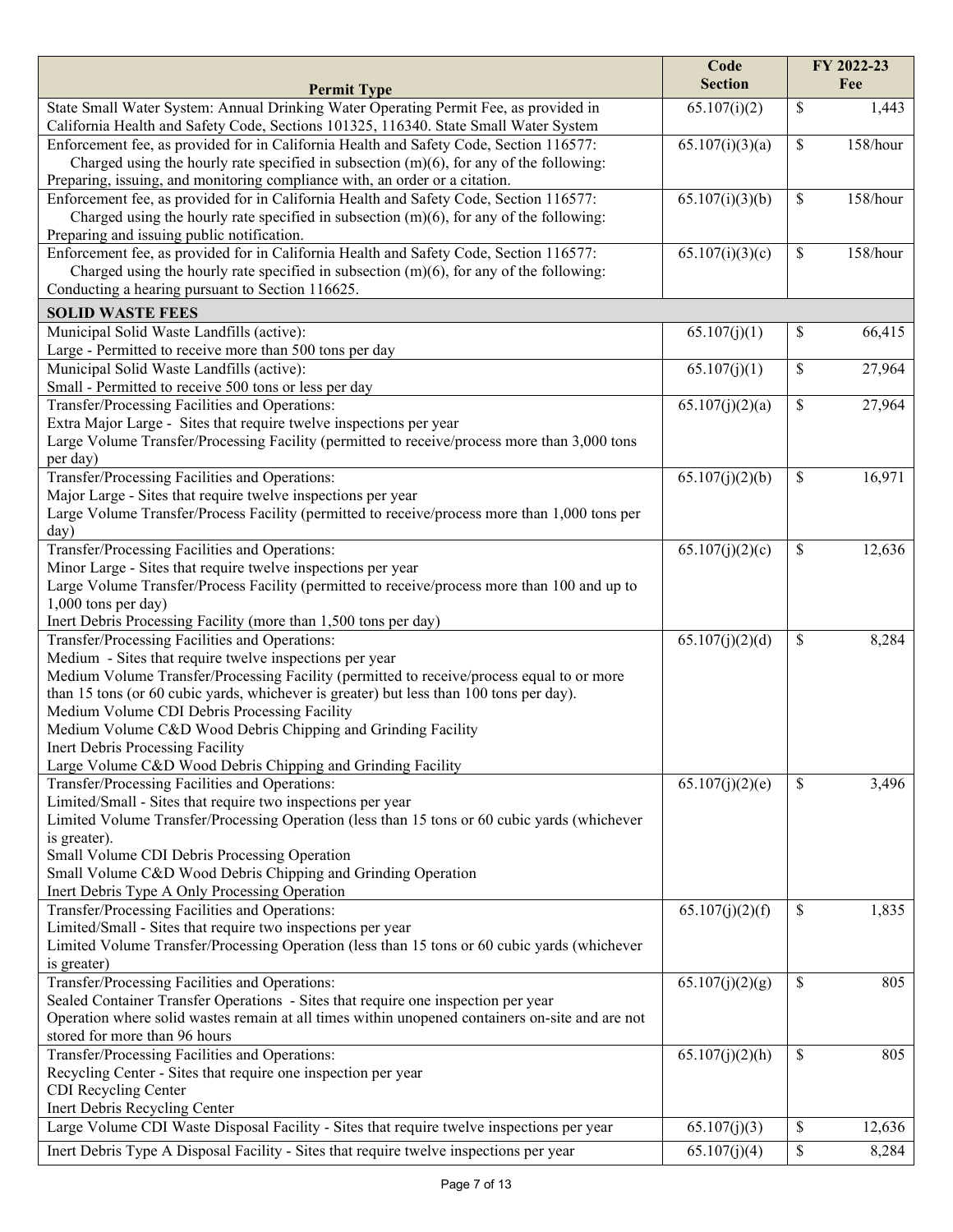| <b>Section</b><br>Fee<br><b>Permit Type</b><br>Inert Debris Engineered Fill Operation - Sites that require four inspections per year<br>$\overline{65.107(j)}(5)$<br>\$<br>3,496<br>Compostable Materials Handling Facilities and Operations Annual Fee:<br>\$<br>10,434<br>65.107(j)(6)(a)<br>Full Permit - Sites that require twelve inspections per year<br>10,137<br>Compostable Materials Handling Facilities and Operations Annual Fee:<br>65.107(j)(6)(b)<br>\$<br>Registration Permit Tier or Enforcement Agency Notification --<br>Sites that require twelve inspections per year<br>Compostable Materials Handling Facilities and Operations:<br>\$<br>65.107(j)(6)(c)<br>3,460<br>Registration Permit Tier or Enforcement Agency Notification --<br>Sites that require four inspections per year<br>Compostable Materials Handling Facilities and Operations:<br>\$<br>65.107(j)(6)(d)<br>1,835<br>Enforcement Agency Notification - Sites that require two inspections per year<br>\$<br>Compostable Materials Handling Facilities and Operations:<br>805<br>65.107(j)(6)(e)<br>Registration Permit Tier or Enforcement Agency Notification --<br>Sites that require one inspection per year<br>Closed Sites Annual Fee:<br>\$<br>27,964<br>65.107(j)(7)(a)<br>Monthly - Sites that require twelve (12) inspections per year<br>Closed Sites Annual Fee:<br>65.107(j)(7)(b)<br>\$<br>8,302<br>Quarterly Large Landfills - Sites that require four (4) inspections per year<br>\$<br>Closed Sites Annual Fee:<br>65.107(j)(7)(c)<br>4,457<br>Quarterly Burnsites/Small Landfills - Sites that require four (4) inspections per year<br>\$<br>Closed Sites Annual Fee:<br>65.107(j)(7)(d)<br>1,036<br>Annual - Sites that require one inspection per year<br>Solid Waste Handling Fees - All solid waste handlers within the jurisdiction of the County of<br>\$<br>$0.19$ /ton<br>65.107(j)(8)<br>San Diego LEA shall remit \$0.19 per ton of solid waste handled.<br>Exclusion: The fee shall not be assessed to solid waste handlers if it can be demonstrated to the<br>65.107(j)(8)(a)<br>satisfaction of the County of San Diego Local Enforcement Agency (LEA) that the waste was<br>recycled and/or diverted from the solid waste stream. Additionally, this fee will not be assessed<br>to solid waste handlers for each ton of waste for which it can be demonstrated to the satisfaction<br>of the LEA that the fee was collected at a disposal site within the jurisdiction of County of San<br>Diego LEA.<br>All solid waste handlers within the jurisdiction of the County of San Diego LEA that receive<br>65.107(j)(8)(b)<br>revenue or income or charge fees for handling the solid waste shall maintain records and report<br>waste handling information to the LEA in a manner or on a form provided by the LEA quarterly<br>on or before May 1, August 1, November 1, and February 1 respectively and the records used to |
|---------------------------------------------------------------------------------------------------------------------------------------------------------------------------------------------------------------------------------------------------------------------------------------------------------------------------------------------------------------------------------------------------------------------------------------------------------------------------------------------------------------------------------------------------------------------------------------------------------------------------------------------------------------------------------------------------------------------------------------------------------------------------------------------------------------------------------------------------------------------------------------------------------------------------------------------------------------------------------------------------------------------------------------------------------------------------------------------------------------------------------------------------------------------------------------------------------------------------------------------------------------------------------------------------------------------------------------------------------------------------------------------------------------------------------------------------------------------------------------------------------------------------------------------------------------------------------------------------------------------------------------------------------------------------------------------------------------------------------------------------------------------------------------------------------------------------------------------------------------------------------------------------------------------------------------------------------------------------------------------------------------------------------------------------------------------------------------------------------------------------------------------------------------------------------------------------------------------------------------------------------------------------------------------------------------------------------------------------------------------------------------------------------------------------------------------------------------------------------------------------------------------------------------------------------------------------------------------------------------------------------------------------------------------------------------------------------------------------------------------------------------------------------------------------------------------------------------------------------------------------------------------------------------------------------------------------------|
|                                                                                                                                                                                                                                                                                                                                                                                                                                                                                                                                                                                                                                                                                                                                                                                                                                                                                                                                                                                                                                                                                                                                                                                                                                                                                                                                                                                                                                                                                                                                                                                                                                                                                                                                                                                                                                                                                                                                                                                                                                                                                                                                                                                                                                                                                                                                                                                                                                                                                                                                                                                                                                                                                                                                                                                                                                                                                                                                                         |
|                                                                                                                                                                                                                                                                                                                                                                                                                                                                                                                                                                                                                                                                                                                                                                                                                                                                                                                                                                                                                                                                                                                                                                                                                                                                                                                                                                                                                                                                                                                                                                                                                                                                                                                                                                                                                                                                                                                                                                                                                                                                                                                                                                                                                                                                                                                                                                                                                                                                                                                                                                                                                                                                                                                                                                                                                                                                                                                                                         |
|                                                                                                                                                                                                                                                                                                                                                                                                                                                                                                                                                                                                                                                                                                                                                                                                                                                                                                                                                                                                                                                                                                                                                                                                                                                                                                                                                                                                                                                                                                                                                                                                                                                                                                                                                                                                                                                                                                                                                                                                                                                                                                                                                                                                                                                                                                                                                                                                                                                                                                                                                                                                                                                                                                                                                                                                                                                                                                                                                         |
|                                                                                                                                                                                                                                                                                                                                                                                                                                                                                                                                                                                                                                                                                                                                                                                                                                                                                                                                                                                                                                                                                                                                                                                                                                                                                                                                                                                                                                                                                                                                                                                                                                                                                                                                                                                                                                                                                                                                                                                                                                                                                                                                                                                                                                                                                                                                                                                                                                                                                                                                                                                                                                                                                                                                                                                                                                                                                                                                                         |
|                                                                                                                                                                                                                                                                                                                                                                                                                                                                                                                                                                                                                                                                                                                                                                                                                                                                                                                                                                                                                                                                                                                                                                                                                                                                                                                                                                                                                                                                                                                                                                                                                                                                                                                                                                                                                                                                                                                                                                                                                                                                                                                                                                                                                                                                                                                                                                                                                                                                                                                                                                                                                                                                                                                                                                                                                                                                                                                                                         |
|                                                                                                                                                                                                                                                                                                                                                                                                                                                                                                                                                                                                                                                                                                                                                                                                                                                                                                                                                                                                                                                                                                                                                                                                                                                                                                                                                                                                                                                                                                                                                                                                                                                                                                                                                                                                                                                                                                                                                                                                                                                                                                                                                                                                                                                                                                                                                                                                                                                                                                                                                                                                                                                                                                                                                                                                                                                                                                                                                         |
|                                                                                                                                                                                                                                                                                                                                                                                                                                                                                                                                                                                                                                                                                                                                                                                                                                                                                                                                                                                                                                                                                                                                                                                                                                                                                                                                                                                                                                                                                                                                                                                                                                                                                                                                                                                                                                                                                                                                                                                                                                                                                                                                                                                                                                                                                                                                                                                                                                                                                                                                                                                                                                                                                                                                                                                                                                                                                                                                                         |
|                                                                                                                                                                                                                                                                                                                                                                                                                                                                                                                                                                                                                                                                                                                                                                                                                                                                                                                                                                                                                                                                                                                                                                                                                                                                                                                                                                                                                                                                                                                                                                                                                                                                                                                                                                                                                                                                                                                                                                                                                                                                                                                                                                                                                                                                                                                                                                                                                                                                                                                                                                                                                                                                                                                                                                                                                                                                                                                                                         |
|                                                                                                                                                                                                                                                                                                                                                                                                                                                                                                                                                                                                                                                                                                                                                                                                                                                                                                                                                                                                                                                                                                                                                                                                                                                                                                                                                                                                                                                                                                                                                                                                                                                                                                                                                                                                                                                                                                                                                                                                                                                                                                                                                                                                                                                                                                                                                                                                                                                                                                                                                                                                                                                                                                                                                                                                                                                                                                                                                         |
|                                                                                                                                                                                                                                                                                                                                                                                                                                                                                                                                                                                                                                                                                                                                                                                                                                                                                                                                                                                                                                                                                                                                                                                                                                                                                                                                                                                                                                                                                                                                                                                                                                                                                                                                                                                                                                                                                                                                                                                                                                                                                                                                                                                                                                                                                                                                                                                                                                                                                                                                                                                                                                                                                                                                                                                                                                                                                                                                                         |
|                                                                                                                                                                                                                                                                                                                                                                                                                                                                                                                                                                                                                                                                                                                                                                                                                                                                                                                                                                                                                                                                                                                                                                                                                                                                                                                                                                                                                                                                                                                                                                                                                                                                                                                                                                                                                                                                                                                                                                                                                                                                                                                                                                                                                                                                                                                                                                                                                                                                                                                                                                                                                                                                                                                                                                                                                                                                                                                                                         |
|                                                                                                                                                                                                                                                                                                                                                                                                                                                                                                                                                                                                                                                                                                                                                                                                                                                                                                                                                                                                                                                                                                                                                                                                                                                                                                                                                                                                                                                                                                                                                                                                                                                                                                                                                                                                                                                                                                                                                                                                                                                                                                                                                                                                                                                                                                                                                                                                                                                                                                                                                                                                                                                                                                                                                                                                                                                                                                                                                         |
|                                                                                                                                                                                                                                                                                                                                                                                                                                                                                                                                                                                                                                                                                                                                                                                                                                                                                                                                                                                                                                                                                                                                                                                                                                                                                                                                                                                                                                                                                                                                                                                                                                                                                                                                                                                                                                                                                                                                                                                                                                                                                                                                                                                                                                                                                                                                                                                                                                                                                                                                                                                                                                                                                                                                                                                                                                                                                                                                                         |
|                                                                                                                                                                                                                                                                                                                                                                                                                                                                                                                                                                                                                                                                                                                                                                                                                                                                                                                                                                                                                                                                                                                                                                                                                                                                                                                                                                                                                                                                                                                                                                                                                                                                                                                                                                                                                                                                                                                                                                                                                                                                                                                                                                                                                                                                                                                                                                                                                                                                                                                                                                                                                                                                                                                                                                                                                                                                                                                                                         |
|                                                                                                                                                                                                                                                                                                                                                                                                                                                                                                                                                                                                                                                                                                                                                                                                                                                                                                                                                                                                                                                                                                                                                                                                                                                                                                                                                                                                                                                                                                                                                                                                                                                                                                                                                                                                                                                                                                                                                                                                                                                                                                                                                                                                                                                                                                                                                                                                                                                                                                                                                                                                                                                                                                                                                                                                                                                                                                                                                         |
|                                                                                                                                                                                                                                                                                                                                                                                                                                                                                                                                                                                                                                                                                                                                                                                                                                                                                                                                                                                                                                                                                                                                                                                                                                                                                                                                                                                                                                                                                                                                                                                                                                                                                                                                                                                                                                                                                                                                                                                                                                                                                                                                                                                                                                                                                                                                                                                                                                                                                                                                                                                                                                                                                                                                                                                                                                                                                                                                                         |
|                                                                                                                                                                                                                                                                                                                                                                                                                                                                                                                                                                                                                                                                                                                                                                                                                                                                                                                                                                                                                                                                                                                                                                                                                                                                                                                                                                                                                                                                                                                                                                                                                                                                                                                                                                                                                                                                                                                                                                                                                                                                                                                                                                                                                                                                                                                                                                                                                                                                                                                                                                                                                                                                                                                                                                                                                                                                                                                                                         |
|                                                                                                                                                                                                                                                                                                                                                                                                                                                                                                                                                                                                                                                                                                                                                                                                                                                                                                                                                                                                                                                                                                                                                                                                                                                                                                                                                                                                                                                                                                                                                                                                                                                                                                                                                                                                                                                                                                                                                                                                                                                                                                                                                                                                                                                                                                                                                                                                                                                                                                                                                                                                                                                                                                                                                                                                                                                                                                                                                         |
|                                                                                                                                                                                                                                                                                                                                                                                                                                                                                                                                                                                                                                                                                                                                                                                                                                                                                                                                                                                                                                                                                                                                                                                                                                                                                                                                                                                                                                                                                                                                                                                                                                                                                                                                                                                                                                                                                                                                                                                                                                                                                                                                                                                                                                                                                                                                                                                                                                                                                                                                                                                                                                                                                                                                                                                                                                                                                                                                                         |
|                                                                                                                                                                                                                                                                                                                                                                                                                                                                                                                                                                                                                                                                                                                                                                                                                                                                                                                                                                                                                                                                                                                                                                                                                                                                                                                                                                                                                                                                                                                                                                                                                                                                                                                                                                                                                                                                                                                                                                                                                                                                                                                                                                                                                                                                                                                                                                                                                                                                                                                                                                                                                                                                                                                                                                                                                                                                                                                                                         |
|                                                                                                                                                                                                                                                                                                                                                                                                                                                                                                                                                                                                                                                                                                                                                                                                                                                                                                                                                                                                                                                                                                                                                                                                                                                                                                                                                                                                                                                                                                                                                                                                                                                                                                                                                                                                                                                                                                                                                                                                                                                                                                                                                                                                                                                                                                                                                                                                                                                                                                                                                                                                                                                                                                                                                                                                                                                                                                                                                         |
|                                                                                                                                                                                                                                                                                                                                                                                                                                                                                                                                                                                                                                                                                                                                                                                                                                                                                                                                                                                                                                                                                                                                                                                                                                                                                                                                                                                                                                                                                                                                                                                                                                                                                                                                                                                                                                                                                                                                                                                                                                                                                                                                                                                                                                                                                                                                                                                                                                                                                                                                                                                                                                                                                                                                                                                                                                                                                                                                                         |
|                                                                                                                                                                                                                                                                                                                                                                                                                                                                                                                                                                                                                                                                                                                                                                                                                                                                                                                                                                                                                                                                                                                                                                                                                                                                                                                                                                                                                                                                                                                                                                                                                                                                                                                                                                                                                                                                                                                                                                                                                                                                                                                                                                                                                                                                                                                                                                                                                                                                                                                                                                                                                                                                                                                                                                                                                                                                                                                                                         |
|                                                                                                                                                                                                                                                                                                                                                                                                                                                                                                                                                                                                                                                                                                                                                                                                                                                                                                                                                                                                                                                                                                                                                                                                                                                                                                                                                                                                                                                                                                                                                                                                                                                                                                                                                                                                                                                                                                                                                                                                                                                                                                                                                                                                                                                                                                                                                                                                                                                                                                                                                                                                                                                                                                                                                                                                                                                                                                                                                         |
|                                                                                                                                                                                                                                                                                                                                                                                                                                                                                                                                                                                                                                                                                                                                                                                                                                                                                                                                                                                                                                                                                                                                                                                                                                                                                                                                                                                                                                                                                                                                                                                                                                                                                                                                                                                                                                                                                                                                                                                                                                                                                                                                                                                                                                                                                                                                                                                                                                                                                                                                                                                                                                                                                                                                                                                                                                                                                                                                                         |
|                                                                                                                                                                                                                                                                                                                                                                                                                                                                                                                                                                                                                                                                                                                                                                                                                                                                                                                                                                                                                                                                                                                                                                                                                                                                                                                                                                                                                                                                                                                                                                                                                                                                                                                                                                                                                                                                                                                                                                                                                                                                                                                                                                                                                                                                                                                                                                                                                                                                                                                                                                                                                                                                                                                                                                                                                                                                                                                                                         |
|                                                                                                                                                                                                                                                                                                                                                                                                                                                                                                                                                                                                                                                                                                                                                                                                                                                                                                                                                                                                                                                                                                                                                                                                                                                                                                                                                                                                                                                                                                                                                                                                                                                                                                                                                                                                                                                                                                                                                                                                                                                                                                                                                                                                                                                                                                                                                                                                                                                                                                                                                                                                                                                                                                                                                                                                                                                                                                                                                         |
|                                                                                                                                                                                                                                                                                                                                                                                                                                                                                                                                                                                                                                                                                                                                                                                                                                                                                                                                                                                                                                                                                                                                                                                                                                                                                                                                                                                                                                                                                                                                                                                                                                                                                                                                                                                                                                                                                                                                                                                                                                                                                                                                                                                                                                                                                                                                                                                                                                                                                                                                                                                                                                                                                                                                                                                                                                                                                                                                                         |
|                                                                                                                                                                                                                                                                                                                                                                                                                                                                                                                                                                                                                                                                                                                                                                                                                                                                                                                                                                                                                                                                                                                                                                                                                                                                                                                                                                                                                                                                                                                                                                                                                                                                                                                                                                                                                                                                                                                                                                                                                                                                                                                                                                                                                                                                                                                                                                                                                                                                                                                                                                                                                                                                                                                                                                                                                                                                                                                                                         |
|                                                                                                                                                                                                                                                                                                                                                                                                                                                                                                                                                                                                                                                                                                                                                                                                                                                                                                                                                                                                                                                                                                                                                                                                                                                                                                                                                                                                                                                                                                                                                                                                                                                                                                                                                                                                                                                                                                                                                                                                                                                                                                                                                                                                                                                                                                                                                                                                                                                                                                                                                                                                                                                                                                                                                                                                                                                                                                                                                         |
|                                                                                                                                                                                                                                                                                                                                                                                                                                                                                                                                                                                                                                                                                                                                                                                                                                                                                                                                                                                                                                                                                                                                                                                                                                                                                                                                                                                                                                                                                                                                                                                                                                                                                                                                                                                                                                                                                                                                                                                                                                                                                                                                                                                                                                                                                                                                                                                                                                                                                                                                                                                                                                                                                                                                                                                                                                                                                                                                                         |
|                                                                                                                                                                                                                                                                                                                                                                                                                                                                                                                                                                                                                                                                                                                                                                                                                                                                                                                                                                                                                                                                                                                                                                                                                                                                                                                                                                                                                                                                                                                                                                                                                                                                                                                                                                                                                                                                                                                                                                                                                                                                                                                                                                                                                                                                                                                                                                                                                                                                                                                                                                                                                                                                                                                                                                                                                                                                                                                                                         |
|                                                                                                                                                                                                                                                                                                                                                                                                                                                                                                                                                                                                                                                                                                                                                                                                                                                                                                                                                                                                                                                                                                                                                                                                                                                                                                                                                                                                                                                                                                                                                                                                                                                                                                                                                                                                                                                                                                                                                                                                                                                                                                                                                                                                                                                                                                                                                                                                                                                                                                                                                                                                                                                                                                                                                                                                                                                                                                                                                         |
|                                                                                                                                                                                                                                                                                                                                                                                                                                                                                                                                                                                                                                                                                                                                                                                                                                                                                                                                                                                                                                                                                                                                                                                                                                                                                                                                                                                                                                                                                                                                                                                                                                                                                                                                                                                                                                                                                                                                                                                                                                                                                                                                                                                                                                                                                                                                                                                                                                                                                                                                                                                                                                                                                                                                                                                                                                                                                                                                                         |
| prepare these reports shall be maintained for a minimum of three (3) years. These records shall                                                                                                                                                                                                                                                                                                                                                                                                                                                                                                                                                                                                                                                                                                                                                                                                                                                                                                                                                                                                                                                                                                                                                                                                                                                                                                                                                                                                                                                                                                                                                                                                                                                                                                                                                                                                                                                                                                                                                                                                                                                                                                                                                                                                                                                                                                                                                                                                                                                                                                                                                                                                                                                                                                                                                                                                                                                         |
| be made available for inspection by the LEA upon request during normal business hours.                                                                                                                                                                                                                                                                                                                                                                                                                                                                                                                                                                                                                                                                                                                                                                                                                                                                                                                                                                                                                                                                                                                                                                                                                                                                                                                                                                                                                                                                                                                                                                                                                                                                                                                                                                                                                                                                                                                                                                                                                                                                                                                                                                                                                                                                                                                                                                                                                                                                                                                                                                                                                                                                                                                                                                                                                                                                  |
| For purposes of this section, "solid waste handlers" means any person, agency or business that<br>65.107(j)(8)(c)                                                                                                                                                                                                                                                                                                                                                                                                                                                                                                                                                                                                                                                                                                                                                                                                                                                                                                                                                                                                                                                                                                                                                                                                                                                                                                                                                                                                                                                                                                                                                                                                                                                                                                                                                                                                                                                                                                                                                                                                                                                                                                                                                                                                                                                                                                                                                                                                                                                                                                                                                                                                                                                                                                                                                                                                                                       |
| collects, transports, stores, transfers, disposes, or processes solid waste within the jurisdiction of                                                                                                                                                                                                                                                                                                                                                                                                                                                                                                                                                                                                                                                                                                                                                                                                                                                                                                                                                                                                                                                                                                                                                                                                                                                                                                                                                                                                                                                                                                                                                                                                                                                                                                                                                                                                                                                                                                                                                                                                                                                                                                                                                                                                                                                                                                                                                                                                                                                                                                                                                                                                                                                                                                                                                                                                                                                  |
| the County of San Diego LEA.                                                                                                                                                                                                                                                                                                                                                                                                                                                                                                                                                                                                                                                                                                                                                                                                                                                                                                                                                                                                                                                                                                                                                                                                                                                                                                                                                                                                                                                                                                                                                                                                                                                                                                                                                                                                                                                                                                                                                                                                                                                                                                                                                                                                                                                                                                                                                                                                                                                                                                                                                                                                                                                                                                                                                                                                                                                                                                                            |
| LEA Review of Required Submissions:<br>65.107(j)(9)<br>\$<br>158/hour                                                                                                                                                                                                                                                                                                                                                                                                                                                                                                                                                                                                                                                                                                                                                                                                                                                                                                                                                                                                                                                                                                                                                                                                                                                                                                                                                                                                                                                                                                                                                                                                                                                                                                                                                                                                                                                                                                                                                                                                                                                                                                                                                                                                                                                                                                                                                                                                                                                                                                                                                                                                                                                                                                                                                                                                                                                                                   |
| LEA processing of application or notification materials for a solid waste facility permit or other                                                                                                                                                                                                                                                                                                                                                                                                                                                                                                                                                                                                                                                                                                                                                                                                                                                                                                                                                                                                                                                                                                                                                                                                                                                                                                                                                                                                                                                                                                                                                                                                                                                                                                                                                                                                                                                                                                                                                                                                                                                                                                                                                                                                                                                                                                                                                                                                                                                                                                                                                                                                                                                                                                                                                                                                                                                      |
| allowed operating status, and processing of related informal submissions by project proponents                                                                                                                                                                                                                                                                                                                                                                                                                                                                                                                                                                                                                                                                                                                                                                                                                                                                                                                                                                                                                                                                                                                                                                                                                                                                                                                                                                                                                                                                                                                                                                                                                                                                                                                                                                                                                                                                                                                                                                                                                                                                                                                                                                                                                                                                                                                                                                                                                                                                                                                                                                                                                                                                                                                                                                                                                                                          |
| inquiring concerning a solid waste facility permit or a potential permit modification or revision,                                                                                                                                                                                                                                                                                                                                                                                                                                                                                                                                                                                                                                                                                                                                                                                                                                                                                                                                                                                                                                                                                                                                                                                                                                                                                                                                                                                                                                                                                                                                                                                                                                                                                                                                                                                                                                                                                                                                                                                                                                                                                                                                                                                                                                                                                                                                                                                                                                                                                                                                                                                                                                                                                                                                                                                                                                                      |
| and review and processing of any required technical reports or proposed plans related to solid                                                                                                                                                                                                                                                                                                                                                                                                                                                                                                                                                                                                                                                                                                                                                                                                                                                                                                                                                                                                                                                                                                                                                                                                                                                                                                                                                                                                                                                                                                                                                                                                                                                                                                                                                                                                                                                                                                                                                                                                                                                                                                                                                                                                                                                                                                                                                                                                                                                                                                                                                                                                                                                                                                                                                                                                                                                          |
| waste management activity or the correction of illegal or unpermitted activity. This includes but                                                                                                                                                                                                                                                                                                                                                                                                                                                                                                                                                                                                                                                                                                                                                                                                                                                                                                                                                                                                                                                                                                                                                                                                                                                                                                                                                                                                                                                                                                                                                                                                                                                                                                                                                                                                                                                                                                                                                                                                                                                                                                                                                                                                                                                                                                                                                                                                                                                                                                                                                                                                                                                                                                                                                                                                                                                       |
| is not limited to the costs of reviewing closure plans and evidence of financial ability. To be                                                                                                                                                                                                                                                                                                                                                                                                                                                                                                                                                                                                                                                                                                                                                                                                                                                                                                                                                                                                                                                                                                                                                                                                                                                                                                                                                                                                                                                                                                                                                                                                                                                                                                                                                                                                                                                                                                                                                                                                                                                                                                                                                                                                                                                                                                                                                                                                                                                                                                                                                                                                                                                                                                                                                                                                                                                         |
| paid by the applicant or project proponent, based on LEA time expended at the hourly rate<br>specified in subsection $(m)(6)$ . The LEA may require that a deposit be made against the                                                                                                                                                                                                                                                                                                                                                                                                                                                                                                                                                                                                                                                                                                                                                                                                                                                                                                                                                                                                                                                                                                                                                                                                                                                                                                                                                                                                                                                                                                                                                                                                                                                                                                                                                                                                                                                                                                                                                                                                                                                                                                                                                                                                                                                                                                                                                                                                                                                                                                                                                                                                                                                                                                                                                                  |
| estimated cost of reviewing or processing each submission by the operator applicant or project                                                                                                                                                                                                                                                                                                                                                                                                                                                                                                                                                                                                                                                                                                                                                                                                                                                                                                                                                                                                                                                                                                                                                                                                                                                                                                                                                                                                                                                                                                                                                                                                                                                                                                                                                                                                                                                                                                                                                                                                                                                                                                                                                                                                                                                                                                                                                                                                                                                                                                                                                                                                                                                                                                                                                                                                                                                          |
| proponent.                                                                                                                                                                                                                                                                                                                                                                                                                                                                                                                                                                                                                                                                                                                                                                                                                                                                                                                                                                                                                                                                                                                                                                                                                                                                                                                                                                                                                                                                                                                                                                                                                                                                                                                                                                                                                                                                                                                                                                                                                                                                                                                                                                                                                                                                                                                                                                                                                                                                                                                                                                                                                                                                                                                                                                                                                                                                                                                                              |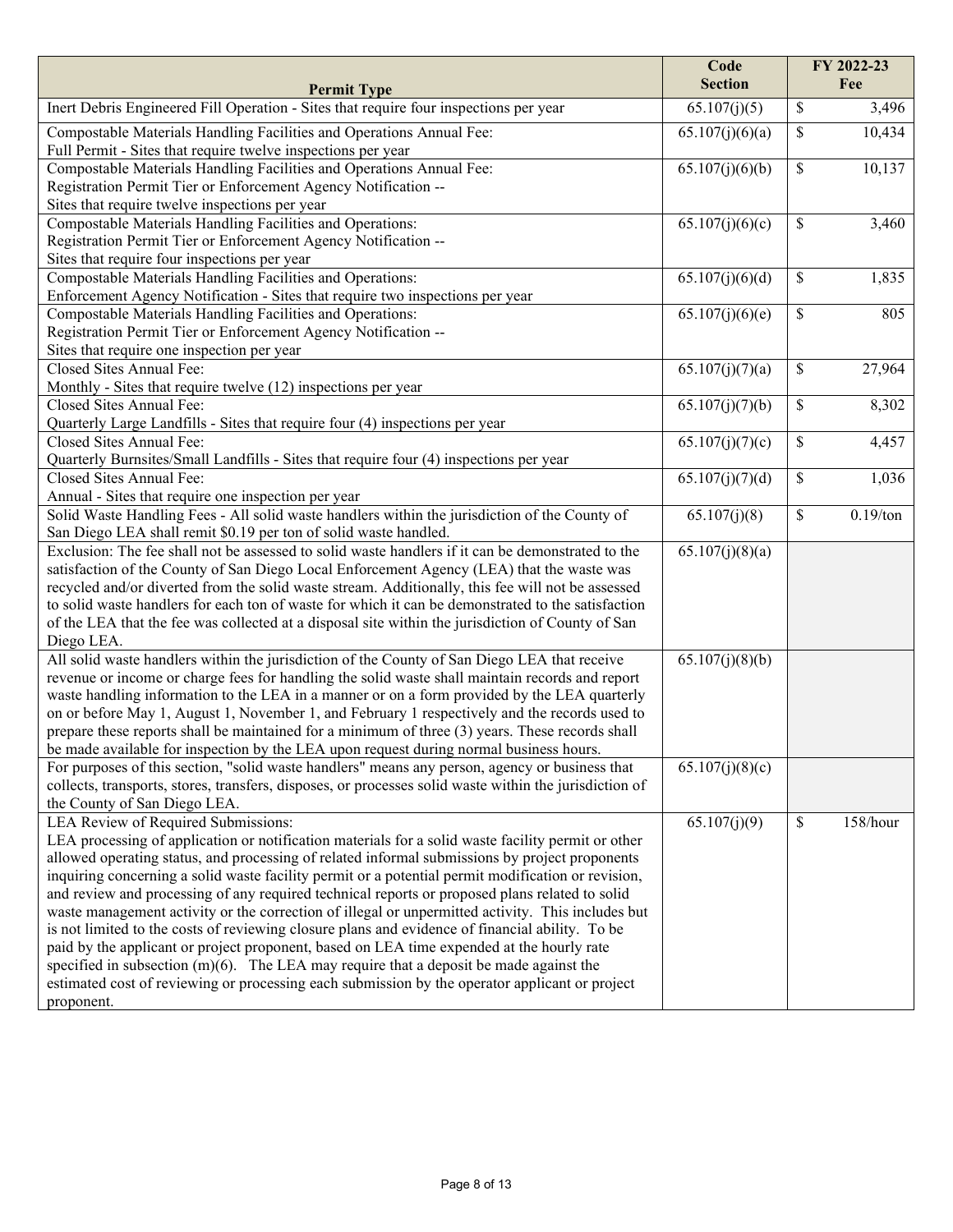|                                                                                                                                                                                                                                                                                                                                                                                                                                                                                                                                                                                                                                                                                                                                                                                                                                                                                                                                                                                                                                                                                                                                                                                                      | Code<br><b>Section</b> |               | FY 2022-23<br>Fee      |
|------------------------------------------------------------------------------------------------------------------------------------------------------------------------------------------------------------------------------------------------------------------------------------------------------------------------------------------------------------------------------------------------------------------------------------------------------------------------------------------------------------------------------------------------------------------------------------------------------------------------------------------------------------------------------------------------------------------------------------------------------------------------------------------------------------------------------------------------------------------------------------------------------------------------------------------------------------------------------------------------------------------------------------------------------------------------------------------------------------------------------------------------------------------------------------------------------|------------------------|---------------|------------------------|
| <b>Permit Type</b>                                                                                                                                                                                                                                                                                                                                                                                                                                                                                                                                                                                                                                                                                                                                                                                                                                                                                                                                                                                                                                                                                                                                                                                   |                        |               |                        |
| Unauthorized or Non-Compliant Solid Waste Activity:<br>LEA investigation and resolution of any solid waste activity conducted without a required<br>permit, including LEA review of any required reports to the LEA. Also the Department costs to<br>investigate a complaint of non-compliance at a facility required to have a solid waste facility<br>permit or other entitlement to operate, and the Department's costs to verify return to compliance<br>not otherwise recovered through a reinspection fee, if but only if the complaint is substantially<br>validated: To be paid by the responsible party based on LEA time expended at the hourly rate<br>specified in subsection $(m)(6)$ , if but only if unpermitted or otherwise illegal or non-compliant<br>activity is substantially validated: Hourly rate as specified in subsection $(m)(6)$ . This fee is in<br>additional to any fines or penalties imposed for the unpermitted activity-compliant activity, and<br>in additional to any permit application fees that may apply. The LEA may require that a deposit<br>be made against the estimated cost of reviewing or processing each submission by the<br>responsible party. | 65.107(j)(10)          | \$            | 158/hour               |
| UNIFIED PROGRAM FEES AND HAZARDOUS MATERIALS PROGRAM FEES, MEDICAL WASTE FEES                                                                                                                                                                                                                                                                                                                                                                                                                                                                                                                                                                                                                                                                                                                                                                                                                                                                                                                                                                                                                                                                                                                        |                        |               |                        |
| Unified Program Facility Annual Permit Base Fee (Required for all Operating Permits except as<br>noted)                                                                                                                                                                                                                                                                                                                                                                                                                                                                                                                                                                                                                                                                                                                                                                                                                                                                                                                                                                                                                                                                                              | 65.107(k)(1)           | \$            | 379                    |
| Reinspection Fee                                                                                                                                                                                                                                                                                                                                                                                                                                                                                                                                                                                                                                                                                                                                                                                                                                                                                                                                                                                                                                                                                                                                                                                     | 65.107(k)(1)           | \$            | 379                    |
| Additional Processing Fee where facility information and other program elements that are<br>subject to electronic reporting in CERS are not submitted, repeatedly not accepted, or not up to<br>date and Small Medical Waste Generator Registration applications repeatedly not<br>accepted: Hourly rate in subsection $(m)(5)$ or $(m)(6)$ as applicable in each case.                                                                                                                                                                                                                                                                                                                                                                                                                                                                                                                                                                                                                                                                                                                                                                                                                              | 65.107(k)(1)           | \$<br>\$      | 83/hour OR<br>158/hour |
| Hazardous and Medical Waste Generator Annual Operating Permit:<br>Per hazardous waste and/or medical waste                                                                                                                                                                                                                                                                                                                                                                                                                                                                                                                                                                                                                                                                                                                                                                                                                                                                                                                                                                                                                                                                                           | 65.107(k)(2)(a)        | \$            | 85                     |
| Hazardous and Medical Waste Generator Annual Operating Permit:<br>Per universal waste at or above hazardous materials business plan inventory threshold                                                                                                                                                                                                                                                                                                                                                                                                                                                                                                                                                                                                                                                                                                                                                                                                                                                                                                                                                                                                                                              | 65.107(k)(2)(b)        | \$            | 85                     |
| Onsite Hazardous Waste Treatment (Tiered Permitting) Facility Annual Fees:<br>Conditional Exemption per unit                                                                                                                                                                                                                                                                                                                                                                                                                                                                                                                                                                                                                                                                                                                                                                                                                                                                                                                                                                                                                                                                                         | 65.107(k)(3)(a)        | \$            | 252                    |
| Onsite Hazardous Waste Treatment (Tiered Permitting) Facility Annual Fees:<br>Conditional Authorization per unit                                                                                                                                                                                                                                                                                                                                                                                                                                                                                                                                                                                                                                                                                                                                                                                                                                                                                                                                                                                                                                                                                     | 65.107(k)(3)(b)        | \$            | 441                    |
| Onsite Hazardous Waste Treatment (Tiered Permitting) Facility Annual Fees:<br>Permit by Rule per unit                                                                                                                                                                                                                                                                                                                                                                                                                                                                                                                                                                                                                                                                                                                                                                                                                                                                                                                                                                                                                                                                                                | 65.107(k)(3)(c)        | \$            | 755                    |
| Hazardous Material Response Plans and Inventory Annual Operating Permit:<br>Per hazardous material                                                                                                                                                                                                                                                                                                                                                                                                                                                                                                                                                                                                                                                                                                                                                                                                                                                                                                                                                                                                                                                                                                   | 65.107(k)(4)(a)        | \$            | 85                     |
| Hazardous Material Response Plans and Inventory Annual Operating Permit:<br>Maximum fee for hazardous materials                                                                                                                                                                                                                                                                                                                                                                                                                                                                                                                                                                                                                                                                                                                                                                                                                                                                                                                                                                                                                                                                                      | 65.107(k)(4)(b)        | \$            | 3,400                  |
| Hazardous Material Response Plans and Inventory Annual Operating Permit:<br>Minimal Variation Low Risk Permit                                                                                                                                                                                                                                                                                                                                                                                                                                                                                                                                                                                                                                                                                                                                                                                                                                                                                                                                                                                                                                                                                        | 65.107(k)(4)(c)        | $\mathbb{S}$  | 464                    |
| Underground Hazardous Materials Storage Annual Operating Permit, Per Tank                                                                                                                                                                                                                                                                                                                                                                                                                                                                                                                                                                                                                                                                                                                                                                                                                                                                                                                                                                                                                                                                                                                            | 65.107(k)(5)           | \$            | 441                    |
| Underground Hazardous Materials Storage Tank Special Permits:<br>New Underground Storage Tank Installation/Repair/Upgrade (Interior lining, bladder<br>installation):<br>Base Fee [includes one (1) tank]                                                                                                                                                                                                                                                                                                                                                                                                                                                                                                                                                                                                                                                                                                                                                                                                                                                                                                                                                                                            | 65.107(k)(6)(a)        | $\mathbb{S}$  | 2,370                  |
| Underground Hazardous Materials Storage Tank Special Permits:<br>New Underground Storage Tank Installation/Repair/Upgrade (Interior lining, bladder<br>installation):<br>Each Additional Tank                                                                                                                                                                                                                                                                                                                                                                                                                                                                                                                                                                                                                                                                                                                                                                                                                                                                                                                                                                                                        | 65.107(k)(6)(a)        | \$            | 591                    |
| Underground Hazardous Materials Storage Tank Special Permits:<br>New Underground Storage Tank Installation/Repair/Upgrade (Interior lining, bladder<br>installation):<br>Plan Re-Review and Plan Extension                                                                                                                                                                                                                                                                                                                                                                                                                                                                                                                                                                                                                                                                                                                                                                                                                                                                                                                                                                                           | 65.107(k)(6)(a)        | <sup>\$</sup> | 171                    |
| Underground Hazardous Materials Storage Tank Special Permits:<br>Closure/Removal:                                                                                                                                                                                                                                                                                                                                                                                                                                                                                                                                                                                                                                                                                                                                                                                                                                                                                                                                                                                                                                                                                                                    | 65.107(k)(6)(b)        | \$            | 1,675                  |
| Base Fee [includes one (1) tank]<br>Underground Hazardous Materials Storage Tank Special Permits:<br>Closure/Removal:<br>Each Additional Tank                                                                                                                                                                                                                                                                                                                                                                                                                                                                                                                                                                                                                                                                                                                                                                                                                                                                                                                                                                                                                                                        | 65.107(k)(6)(b)        | \$            | 423                    |
| Underground Hazardous Materials Storage Tank Special Permits:<br>Plan Re-Review and Plan Extension                                                                                                                                                                                                                                                                                                                                                                                                                                                                                                                                                                                                                                                                                                                                                                                                                                                                                                                                                                                                                                                                                                   | 65.107(k)(6)(c)        | \$            | 171                    |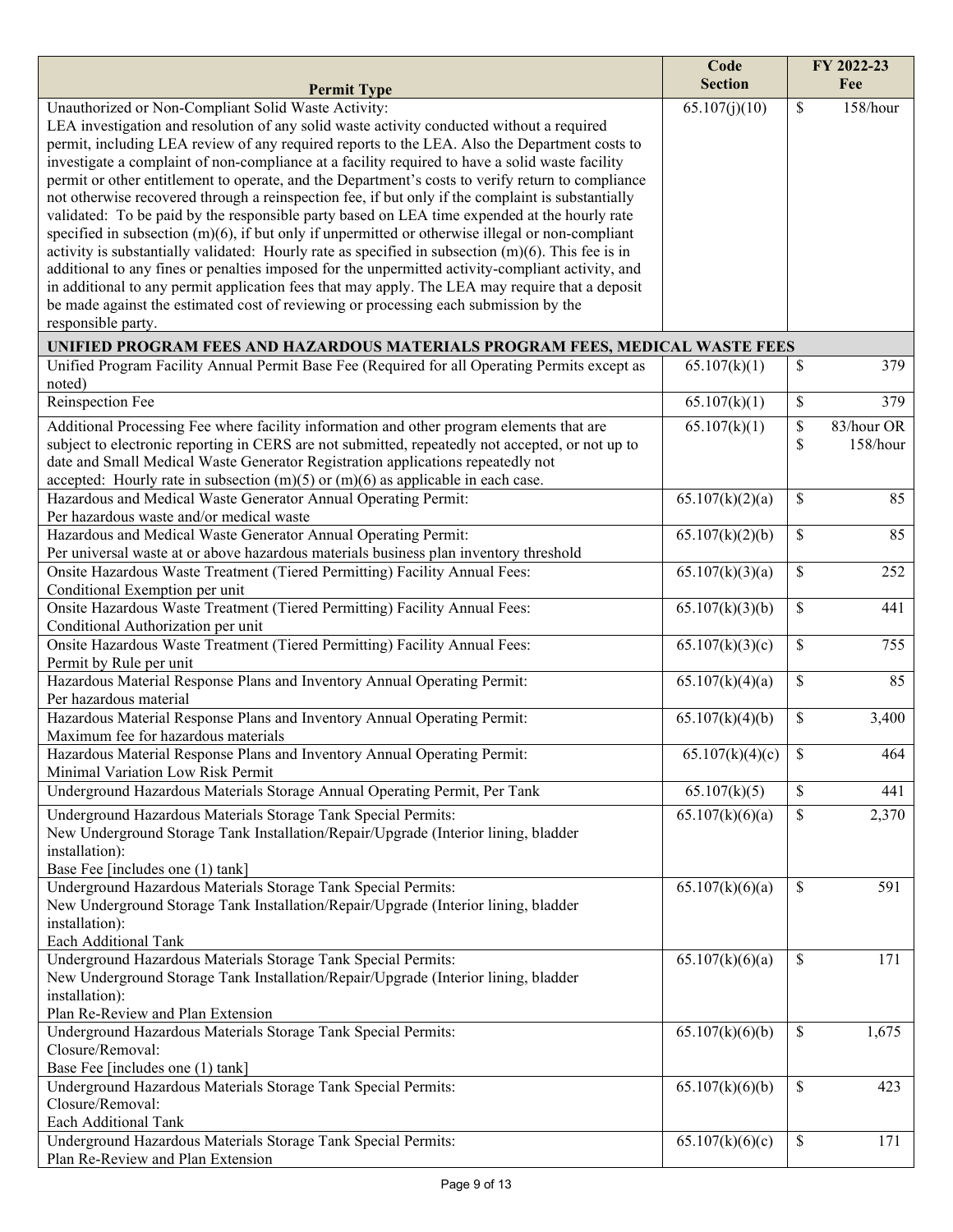|                                                                                                                                                                                                                                                                                                                          | Code             | FY 2022-23               |
|--------------------------------------------------------------------------------------------------------------------------------------------------------------------------------------------------------------------------------------------------------------------------------------------------------------------------|------------------|--------------------------|
| <b>Permit Type</b>                                                                                                                                                                                                                                                                                                       | <b>Section</b>   | Fee                      |
| Underground Hazardous Materials Storage Tank Special Permits:<br>Underground Storage Tank modification/ upgrade including pipe repair/ replacement that<br>involves two inspections:<br>Base Fee (includes entire facility)                                                                                              | 65.107(k)(6)(d)  | \$<br>2,279              |
| Underground Hazardous Materials Storage Tank Special Permits:<br>Underground Storage Tank modification/ upgrade including pipe repair/ replacement that<br>involves two inspections:<br>Plan Re-Review and Plan Extension                                                                                                | 65.107(k)(6)(d)  | \$<br>171                |
| Underground Hazardous Materials Storage Tank Special Permits:<br>Underground Storage Tank modification that involves one inspection:<br>Base Fee (includes entire facility)                                                                                                                                              | 65.107(k)(6)(e)  | \$<br>1,628              |
| Underground Hazardous Materials Storage Tank Special Permits:<br>Underground Storage Tank modification that involves one inspection:<br>Plan Re-Review and Plan Extension                                                                                                                                                | 65.107(k)(6)(e)  | \$<br>171                |
| Underground Hazardous Materials Storage Tank Special Permits:<br>Underground Storage Tank Additional Plan Check Inspection/Reinspection                                                                                                                                                                                  | 65.107(k)(6)(f)  | \$<br>775                |
| Underground Hazardous Materials Storage Tank Special Permits:<br>Underground Storage Tank Consultation Fee: Hourly rate as specified in subsection $(m)(6)$ .                                                                                                                                                            | 65.107(k)(6)(g)  | \$<br>158/hour           |
| Unified program facilities subject only to Chapter 6.5 of the California Health and Safety Code<br>as small quantity hazardous waste generators, and no other unified program requirements, and<br>which generate less than 200 pounds per month of medical waste (Annual Operating Permit Base<br>Fee not required)     | 65.107(k)(7)     | \$<br>123                |
| Small Quantity Medical Waste Generator Biennial Registration                                                                                                                                                                                                                                                             | 65.107(k)(8)     | $\mathbb S$<br>169       |
| Payment for medical waste onsite treatment permit application review and processing:<br>Initial Application: Hourly rate as specified in subsection $(m)(6)$ . Two hour minimum.                                                                                                                                         | 65.107(k)(9)(a)  | \$<br>158/hour           |
| Payment for medical waste onsite treatment permit application review and processing:<br>Review or Revised Applications: Hourly rate as specified in subsection (m)(6). Two hour<br>minimum.                                                                                                                              | 65.107(k)(9)(b)  | \$<br>158/hour           |
| Business establishments that generate 200 or more pounds of medical waste in any month of a<br>12-month period annual permit fee                                                                                                                                                                                         | 65.107(k)(10)    | \$<br>707                |
| Hazardous Materials Management Business Plan (HMBP) Review for sites amending their<br>HMBP as part of the Building Permit process (fee per site)                                                                                                                                                                        | 65.107(k)(11)    | \$<br>412                |
| Hazardous Materials Management Business Plan (HMBP) Review for sites evaluated as part of<br>the Building Permit process (Exempted Sites; fee per site)                                                                                                                                                                  | 65.107(k)(12)    | \$<br>87                 |
| Preliminary workscope assessment where no fee is specifically indicated. (Includes Risk<br>Management Plans and other technical assistance.) Minimum charge, two hours at the hourly<br>rate as specified in subsection $(m)(6)$ .                                                                                       | 65.107(k)(13)    | \$<br>$158/h$ our        |
| California Accidental Release Program (CalARP) and Risk Management Plans (RMPs):<br>Program Level 1 annual fee                                                                                                                                                                                                           | 65.107(k)(14)(a) | 314<br>\$                |
| California Accidental Release Program (CalARP) and Risk Management Plans (RMPs):<br>Program Levels II & III annual fee                                                                                                                                                                                                   | 65.107(k)(14)(b) | \$<br>377                |
| California Accidental Release Program (CalARP) and Risk Management Plans (RMPs):<br>RMP review work and additional inspection/ audit costs that exceed the annual fee: hourly rate<br>specified in subsection $(m)(6)$ .                                                                                                 | 65.107(k)(14)(c) | 158/hour<br>$\mathbb{S}$ |
| Day Care Questionnaire Review for City of San Diego (fee per site)                                                                                                                                                                                                                                                       | 65.107(k)(15)    | $\mathcal{S}$<br>289     |
| Notification Only Fee for Low Risk Unified Program Facilities designated by the Director of<br>Environmental Health as notification only annual fee (Operating Permit Base Fee not required):<br>Facilities designated pursuant to sections 68.902(b) and 68.909.5 of this Code, including<br>Photographic Imaging Waste | 65.107(k)(16)(a) | 74<br>\$                 |
| Notification Only Fee for Low Risk Unified Program Facilities designated by the Director of<br>Environmental Health as notification only annual fee (Operating Permit Base Fee not required):<br>Unstaffed, Remote Location (one-time fee per facility)                                                                  | 65.107(k)(16)(b) | \$<br>1,128              |
| Established businesses that operate a facility subject to the Unified Program without first<br>submitting a permit application or notification to the Department, pursuant to section 68.907.1,<br>must pay the following one-time non-notification fee.                                                                 | 65.107(k)(17)    | \$<br>379                |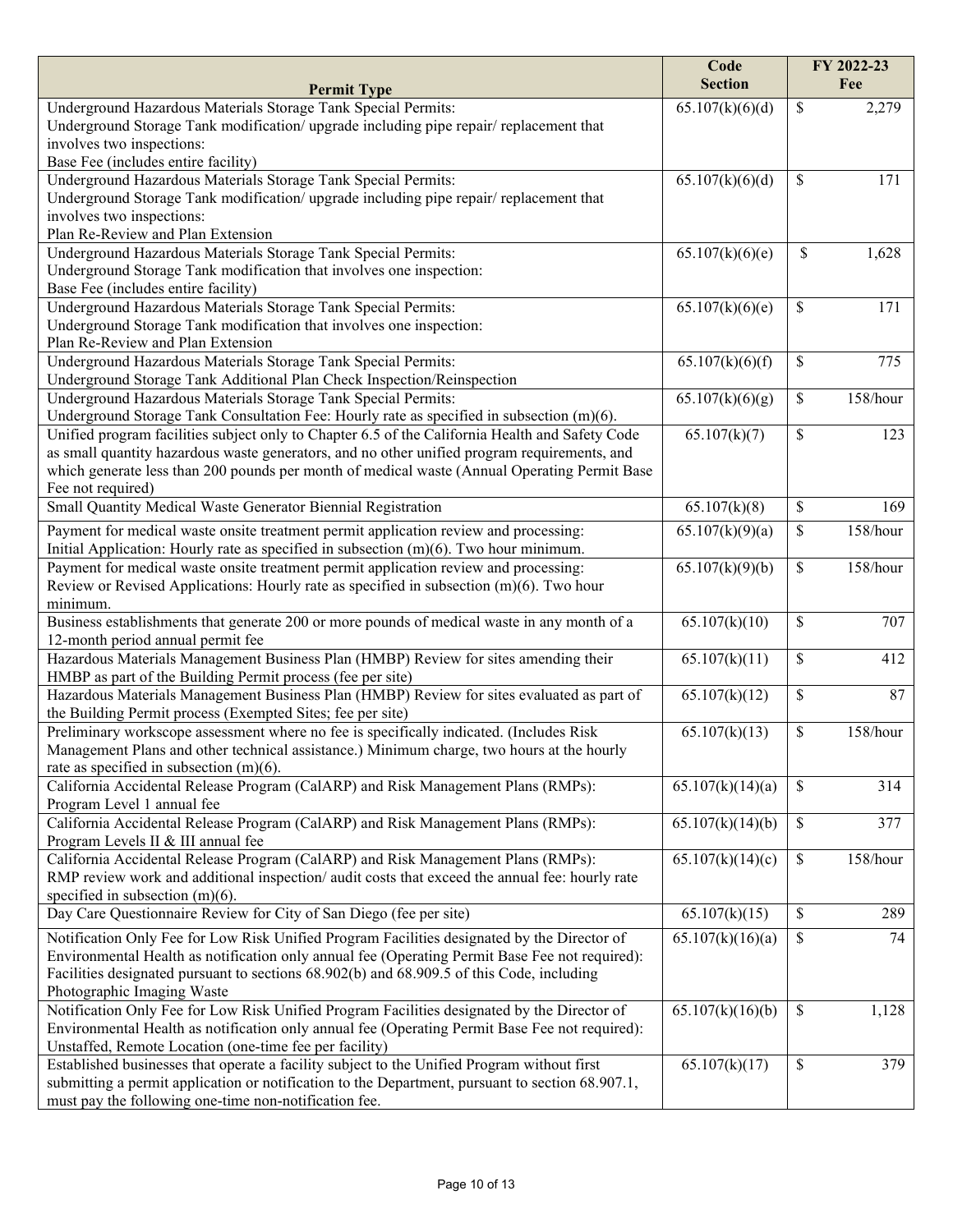|                                                                                                                                                                                                | Code<br><b>Section</b> | FY 2022-23<br>Fee    |
|------------------------------------------------------------------------------------------------------------------------------------------------------------------------------------------------|------------------------|----------------------|
| <b>Permit Type</b>                                                                                                                                                                             |                        |                      |
| Biotechnology facilities and research and development laboratories subject to the Unified                                                                                                      | 65.107(k)(18)          |                      |
| Program Facility Permit base fee, the hazardous waste fees or the hazardous materials fees may<br>have these fees reduced by 25% if the facility meets performance standards as defined by the |                        |                      |
| Department.                                                                                                                                                                                    |                        |                      |
| University of California at San Diego (UCSD) sites limited to contiguous UCSD owned property                                                                                                   | 65.107(k)(19)          | \$<br>23,667         |
| on and around Gilman Drive in the City of San Diego subject to the Unified Program Facility                                                                                                    |                        |                      |
| Permit Base Fee, the Hazardous Waste Generator Fees, the Aboveground Petroleum Storage Act                                                                                                     |                        |                      |
| Fees, the Medical Waste Generator Fees, the Hazardous Materials Fees or the Underground                                                                                                        |                        |                      |
| Storage Tank Operating Permit Fees shall pay an annual flat fee in lieu of the fees listed in this                                                                                             |                        |                      |
| section. UCSD shall be subject to all other fees not specifically covered in this Section. The flat                                                                                            |                        |                      |
| fee applies only to UCSD Main Campus and the Scripps Institution of Oceanography.                                                                                                              |                        |                      |
| Aboveground Petroleum Storage Act (APSA) annual fee is based on the total aggregate shell                                                                                                      | 65.107(k)(20)          | \$<br>266            |
| capacity of petroleum in Aboveground Storage Tank(s) (AST) (maximum quantity):                                                                                                                 |                        |                      |
| Program Level I (1,320 - 9,999 gal)                                                                                                                                                            |                        |                      |
| Aboveground Petroleum Storage Act (APSA) annual fee is based on the total aggregate shell                                                                                                      | 65.107(k)(20)          | \$<br>323            |
| capacity of petroleum in Aboveground Storage Tank(s) (AST) (maximum quantity):                                                                                                                 |                        |                      |
| Program Level II (10,000 - 100,000 gal)                                                                                                                                                        |                        |                      |
| Aboveground Petroleum Storage Act (APSA) annual fee is based on the total aggregate shell                                                                                                      | 65.107(k)(20)          | $\mathbb{S}$<br>431  |
| capacity of petroleum in Aboveground Storage Tank(s) (AST) (maximum quantity):                                                                                                                 |                        |                      |
| Program Level III (100,001 - 1,000,000 gal)                                                                                                                                                    |                        | $\mathsf{\$}$        |
| Aboveground Petroleum Storage Act (APSA) annual fee is based on the total aggregate shell<br>capacity of petroleum in Aboveground Storage Tank(s) (AST) (maximum quantity):                    | 65.107(k)(20)          | 1,496                |
| Program Level IV (1,000,001 - 10,000,000 gal)                                                                                                                                                  |                        |                      |
| Aboveground Petroleum Storage Act (APSA) annual fee is based on the total aggregate shell                                                                                                      | 65.107(k)(20)          | $\$$<br>1,815        |
| capacity of petroleum in Aboveground Storage Tank(s) (AST) (maximum quantity):                                                                                                                 |                        |                      |
| Program Level V (10,000,001 - 100,000,000 gal)                                                                                                                                                 |                        |                      |
| Corrective Action Oversight. The responsible party or the person requesting the County's                                                                                                       | 65.107(k)(21)          | \$<br>227/hour       |
| oversight of corrective action shall pay the County for its oversight costs. Funds to pay for the                                                                                              |                        |                      |
| Department oversight of corrective action pursuant to section 68.915 of this code shall be                                                                                                     |                        |                      |
| advanced to and retained by the County as specified herein.                                                                                                                                    |                        |                      |
| An initial deposit as specified in section $(k)(21)(a)$ below shall be made by the responsible                                                                                                 |                        |                      |
| party or the person requesting oversight. Actual time expended by the Department in oversight                                                                                                  |                        |                      |
| shall be charged to this deposit account at the current labor rate specified in subsection $(m)(8)$ .                                                                                          |                        |                      |
| Additional deposits shall be made to the deposit account by the responsible party or person                                                                                                    |                        |                      |
| requesting oversight as specified by the County, to maintain a positive balance sufficient to cover                                                                                            |                        |                      |
| anticipated oversight costs in that case for two to three months. Upon completion of work and                                                                                                  |                        |                      |
| closure of the case, any funds not expended shall be returned to the responsible party or person                                                                                               |                        |                      |
| seeking oversight.                                                                                                                                                                             |                        |                      |
| Corrective Action Initial Deposit                                                                                                                                                              | 65.107(k)(21)(a)       | $\mathbb S$<br>5,675 |
| Regulated facility complaint response: The Department's costs to investigate a complaint or an                                                                                                 | 65.107(k)(22)          | 158/hour OR<br>\$    |
| agency referral regarding non-compliance at a facility required to have a Unified Program                                                                                                      |                        | \$<br>188/hour       |
| Facility Permit or Small Quantity Medical Waste Generator Biennial Registration, including                                                                                                     |                        |                      |
| Department's costs to verify return to compliance. Applicable if but only if the complaint is                                                                                                  |                        |                      |
| substantially validated:                                                                                                                                                                       |                        |                      |
| Department labor, including travel time, at the hourly rates specified in subsection $(m)(6)$<br>and $(m)(7)$ , payable by and invoiced to the facility operator as a regulatory program fee.  |                        |                      |
| Note: If an emergency response is undertaken, Chapter 8 of Division 8 of this Title is also                                                                                                    |                        |                      |
| applicable. If removal and disposal of abandoned hazardous waste or hazardous material is                                                                                                      |                        |                      |
| undertaken on a non-emergency basis, subsection $(k)(22)$ of this Section is also applicable. For                                                                                              |                        |                      |
| the Hazardous Incident Response Team Emergency Response the Environmental Health                                                                                                               |                        |                      |
| Specialist hourly rate is specified in subsection $(m)(7)$ .                                                                                                                                   |                        |                      |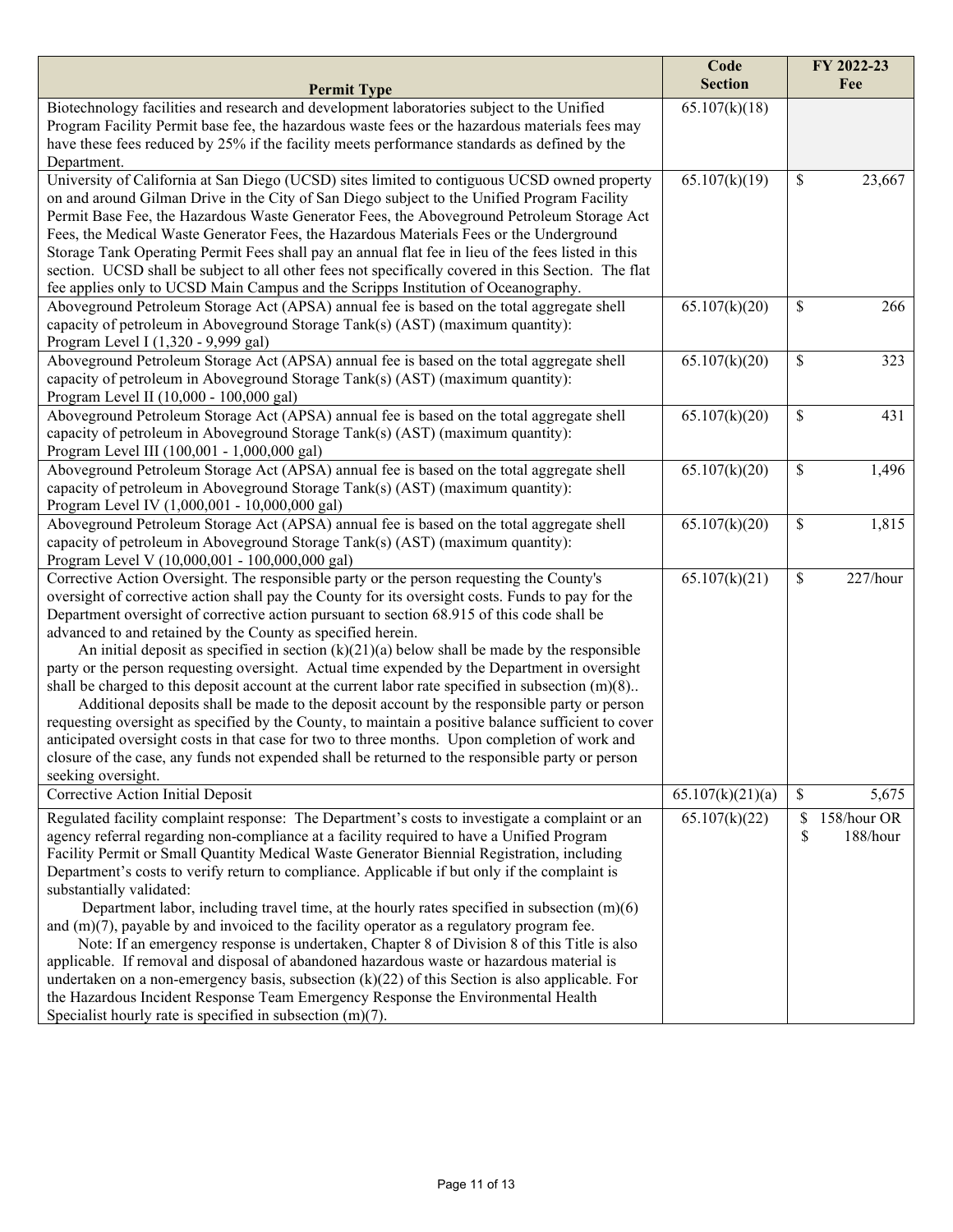|                                                                                                                                                                                                                                                                                                                                                                                                                                                                                                                                                                                                                                                                                                                                                                                                                                                                                                                                                                                                                                                                                                                                                                                                                                                                                                                                                              | Code<br><b>Section</b> | FY 2022-23<br>Fee                      |
|--------------------------------------------------------------------------------------------------------------------------------------------------------------------------------------------------------------------------------------------------------------------------------------------------------------------------------------------------------------------------------------------------------------------------------------------------------------------------------------------------------------------------------------------------------------------------------------------------------------------------------------------------------------------------------------------------------------------------------------------------------------------------------------------------------------------------------------------------------------------------------------------------------------------------------------------------------------------------------------------------------------------------------------------------------------------------------------------------------------------------------------------------------------------------------------------------------------------------------------------------------------------------------------------------------------------------------------------------------------|------------------------|----------------------------------------|
| <b>Permit Type</b>                                                                                                                                                                                                                                                                                                                                                                                                                                                                                                                                                                                                                                                                                                                                                                                                                                                                                                                                                                                                                                                                                                                                                                                                                                                                                                                                           |                        |                                        |
| Other complaint response: Department costs to investigate a complaint or an agency referral<br>regarding improper management of hazardous wastes or hazardous materials at any place not<br>otherwise required to have a Unified Program Facility Permit. This includes the Department's<br>costs to verify proper on-site management, or the removal and proper subsequent disposition of<br>those materials or wastes. Applicable if but only if the complaint is substantially validated:<br>Department labor, including travel time, at the hourly rates specified in subsection $(m)(6)$<br>and $(m)(7)$ , payable by and invoiced to the person who owns or controls the hazardous waste or<br>material, as a regulatory program fee.<br>Note: If an emergency response is undertaken, Chapter 8 of Division 8 of this Title is also<br>applicable. If removal and disposal of abandoned hazardous waste or hazardous material is<br>undertaken on a non-emergency basis, subsection $(k)(22)$ of this Section is also applicable. For<br>the Hazardous Incident Response Team Emergency Response the Environmental Health                                                                                                                                                                                                                             | 65.107(k)(23)          | 158/hour OR<br>\$<br>\$<br>188/hour    |
| Specialist hourly rate is specified in subsection $(m)(7)$ .                                                                                                                                                                                                                                                                                                                                                                                                                                                                                                                                                                                                                                                                                                                                                                                                                                                                                                                                                                                                                                                                                                                                                                                                                                                                                                 |                        |                                        |
| Hazardous waste and hazardous material abatement. The Department's costs to remove and<br>manage, or to arrange for the removal and proper management of, hazardous wastes or hazardous<br>materials that have been abandoned, where there is no immediate need for an emergency<br>response:<br>Department labor, including travel time, at the hourly rates specified in subsection $(m)(6)$<br>and $(m)(7)$ , plus all other costs incurred, including but not limited to costs, costs of equipment<br>usage, the cost of supplies, contract service costs, administrative and overhead costs, and the cost<br>of legal services incurred. Payable by and invoiced to the responsible party if identified. Payable<br>by the property owner or lessee if the responsible party cannot be identified. For the Hazardous<br>Incident Response Team Emergency Response the Environmental Health Specialist hourly rate<br>is specified in subsection $(m)(7)$ .<br>The appeal and lien provisions of Chapter 8 of Division 8 of this Title are applicable to<br>invoices issued under this subsection $(k)(22)$ .<br>This subsection does not limit the County's ability to instead order the abatement of, or to<br>abate or summarily abate, a public nuisance and pursue cost recovery as provided in Chapter 2 of<br>Division 6 of Title 1 of this code. | 65.107(k)(24)          | 158/hour OR<br>\$<br>\$<br>188/hour    |
| <b>RADIATION SHIELDING PLAN CHECK FEES</b>                                                                                                                                                                                                                                                                                                                                                                                                                                                                                                                                                                                                                                                                                                                                                                                                                                                                                                                                                                                                                                                                                                                                                                                                                                                                                                                   |                        |                                        |
| Radiation Shielding Plan Check Fee (base fee includes two rooms)                                                                                                                                                                                                                                                                                                                                                                                                                                                                                                                                                                                                                                                                                                                                                                                                                                                                                                                                                                                                                                                                                                                                                                                                                                                                                             | 65.107(l)(1)           | \$<br>98                               |
| For more complex plan checks, sites are billed at the hourly rate specified in subsection $(m)(6)$<br>for additional plan check and inspection costs that exceed the hours covered by the fee calculated<br>above.                                                                                                                                                                                                                                                                                                                                                                                                                                                                                                                                                                                                                                                                                                                                                                                                                                                                                                                                                                                                                                                                                                                                           | 65.107(1)(2)           | \$<br>158/hour                         |
| <b>MISCELLANEOUS DEPARTMENT FEES</b>                                                                                                                                                                                                                                                                                                                                                                                                                                                                                                                                                                                                                                                                                                                                                                                                                                                                                                                                                                                                                                                                                                                                                                                                                                                                                                                         |                        |                                        |
| Duplicate permit, license, grade card, registration, or other required document under any DEHQ<br>program (per document)                                                                                                                                                                                                                                                                                                                                                                                                                                                                                                                                                                                                                                                                                                                                                                                                                                                                                                                                                                                                                                                                                                                                                                                                                                     | 65.107(m)(1)           | \$<br>18                               |
| Health regulated business name change                                                                                                                                                                                                                                                                                                                                                                                                                                                                                                                                                                                                                                                                                                                                                                                                                                                                                                                                                                                                                                                                                                                                                                                                                                                                                                                        | 65.107(m)(2)           | \$<br>30                               |
| Copies of Documents per page                                                                                                                                                                                                                                                                                                                                                                                                                                                                                                                                                                                                                                                                                                                                                                                                                                                                                                                                                                                                                                                                                                                                                                                                                                                                                                                                 | 65.107(m)(3)           | N/A<br>(set by A&C)                    |
| Vector Control Technician hourly rate for which no fee is specifically indicated, including<br>consultation services (minimum charge one hour, each additional 1/2 hour will be charged one<br>half of the hourly rate)                                                                                                                                                                                                                                                                                                                                                                                                                                                                                                                                                                                                                                                                                                                                                                                                                                                                                                                                                                                                                                                                                                                                      | 65.107(m)(4)           | \$<br>140/hour                         |
| Environmental Health Technician hourly rate for which no fee is specifically indicated, including<br>consultation services (minimum charge one hour, each additional 1/2 hour will be charged one<br>half of the hourly rate)                                                                                                                                                                                                                                                                                                                                                                                                                                                                                                                                                                                                                                                                                                                                                                                                                                                                                                                                                                                                                                                                                                                                | 65.107(m)(5)           | $\$$<br>83/hour                        |
| Environmental Health Specialist hourly rate for which no fee is specifically indicated, including<br>consultation services (minimum charge one hour, each additional 1/2 hour will be charged one<br>half of the hourly rate)                                                                                                                                                                                                                                                                                                                                                                                                                                                                                                                                                                                                                                                                                                                                                                                                                                                                                                                                                                                                                                                                                                                                | 65.107(m)(6)           | $\$$<br>158/hour                       |
| Hazardous Incident Response Team Emergency Response hourly rate for which no fee is<br>specifically indicated, including consultation services (minimum charge one hour, each<br>additional $\frac{1}{2}$ hour will be charged one half of the hourly rate)                                                                                                                                                                                                                                                                                                                                                                                                                                                                                                                                                                                                                                                                                                                                                                                                                                                                                                                                                                                                                                                                                                  | 65.107(m)(7)           | $\$$<br>188/hour                       |
| Site Assessment and Mitigation Program hourly rate for which no fee is specifically indicated<br>(minimum charge one hour, each additional 1/2 hour will be charged one half of the hourly rate)                                                                                                                                                                                                                                                                                                                                                                                                                                                                                                                                                                                                                                                                                                                                                                                                                                                                                                                                                                                                                                                                                                                                                             | 65.107(m)(8)           | \$<br>227/hour                         |
| Expedited services will be provided at the request of the customer when possible. These services<br>will be provided by staff working paid overtime. Costs will be recovered by charging one and a<br>half times the hourly rate specified in subsection $(m)(6)$ or $(m)(8)$ .                                                                                                                                                                                                                                                                                                                                                                                                                                                                                                                                                                                                                                                                                                                                                                                                                                                                                                                                                                                                                                                                              | 65.107(m)(9)           | \$<br>237/hour OR<br>\$<br>340.50/hour |